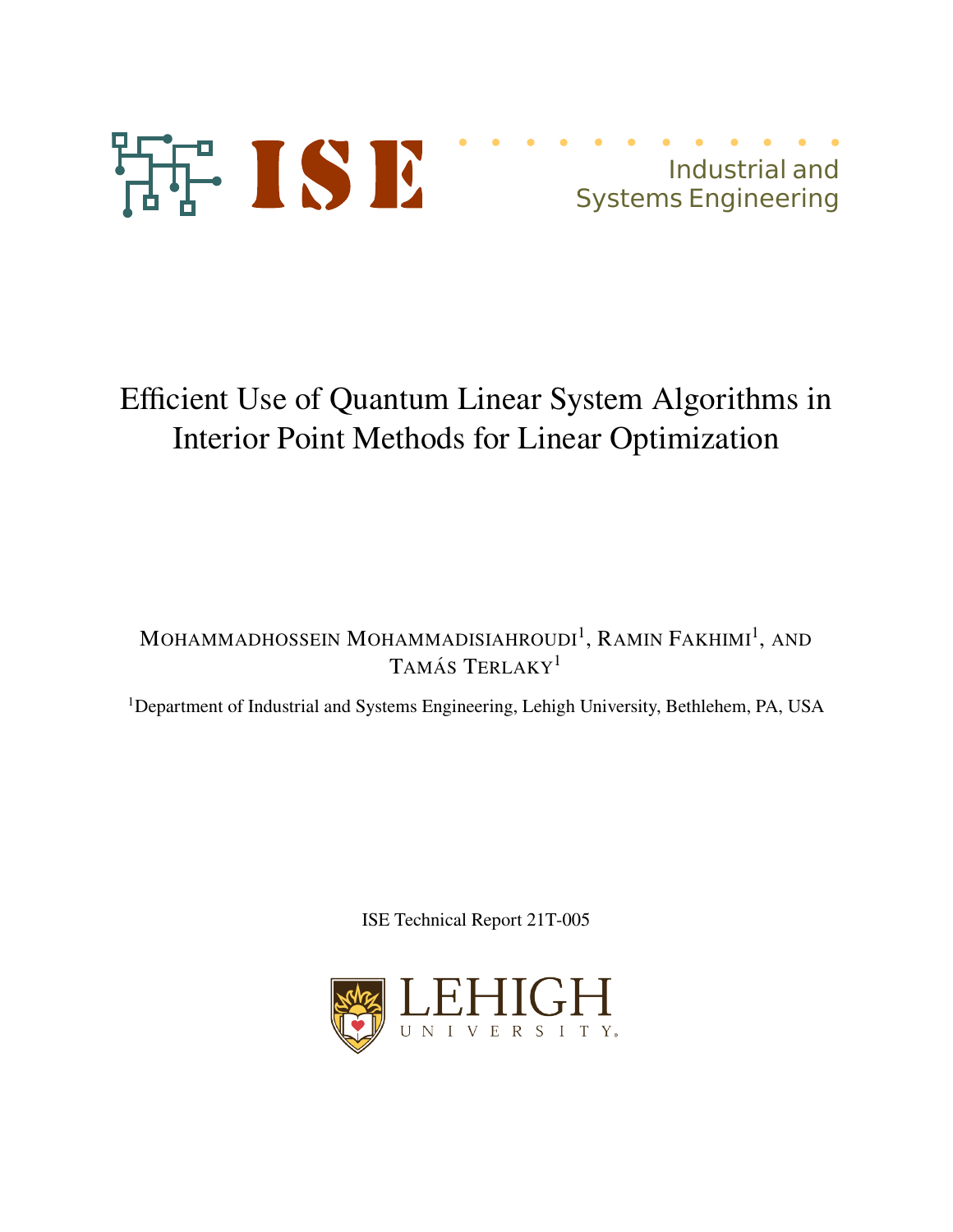# Efficient Use of Quantum Linear System Algorithms in Interior Point Methods for Linear Optimization

Mohammadhossein Mohammadisiahroudi, Ramin Fakhimi, and Tam´as Terlaky

May 2, 2022

Abstract Quantum computing has attracted significant interest in the optimization community because it potentially can solve classes of optimization problems faster than conventional supercomputers. Several researchers proposed quantum computing methods, especially Quantum Interior Point Methods (QIPMs), to solve convex optimization problems, such as Linear Optimization, Semidefinite Optimization, and Second-order Cone Optimization problems. Most of them have applied a Quantum Linear System Algorithm at each iteration to compute a Newton step. However, using quantum linear solvers in QIPMs comes with many challenges, such as having ill-conditioned systems and the considerable error of quantum solvers. This paper investigates how one can efficiently use quantum linear solvers in QIPMs. Accordingly, an Inexact Infeasible Quantum Interior Point Method is developed to solve linear optimization problems. We also discuss how can we get an exact solution by Iterative Refinement without excessive time of quantum solvers. Finally, computational results with QISKIT implementation of our QIPM using quantum simulators are analyzed.

Keywords Quantum Interior Point Method · Linear Optimization · Quantum Linear System Algorithm · Iterative Refinement

Mathematics Subject Classification (2000) 90C51 · 90C05

# 1 Introduction

Linear Optimization (LO) is defined as optimizing a linear function over a set of linear equality and inequality constraints. Several algorithms were developed to solve LO problems [12, 25].

Mohammadhossein Mohammadisiahroudi, Corresponding author Lehigh University Bethlehem, PA 18015, USA mom219@Lehigh.edu

Ramin Fakhimi Lehigh University Bethlehem, PA 18015, USA fakhimi@Lehigh.edu

Tamás Terlaky Lehigh University Bethlehem, PA 18015, USA terlaky@Lehigh.edu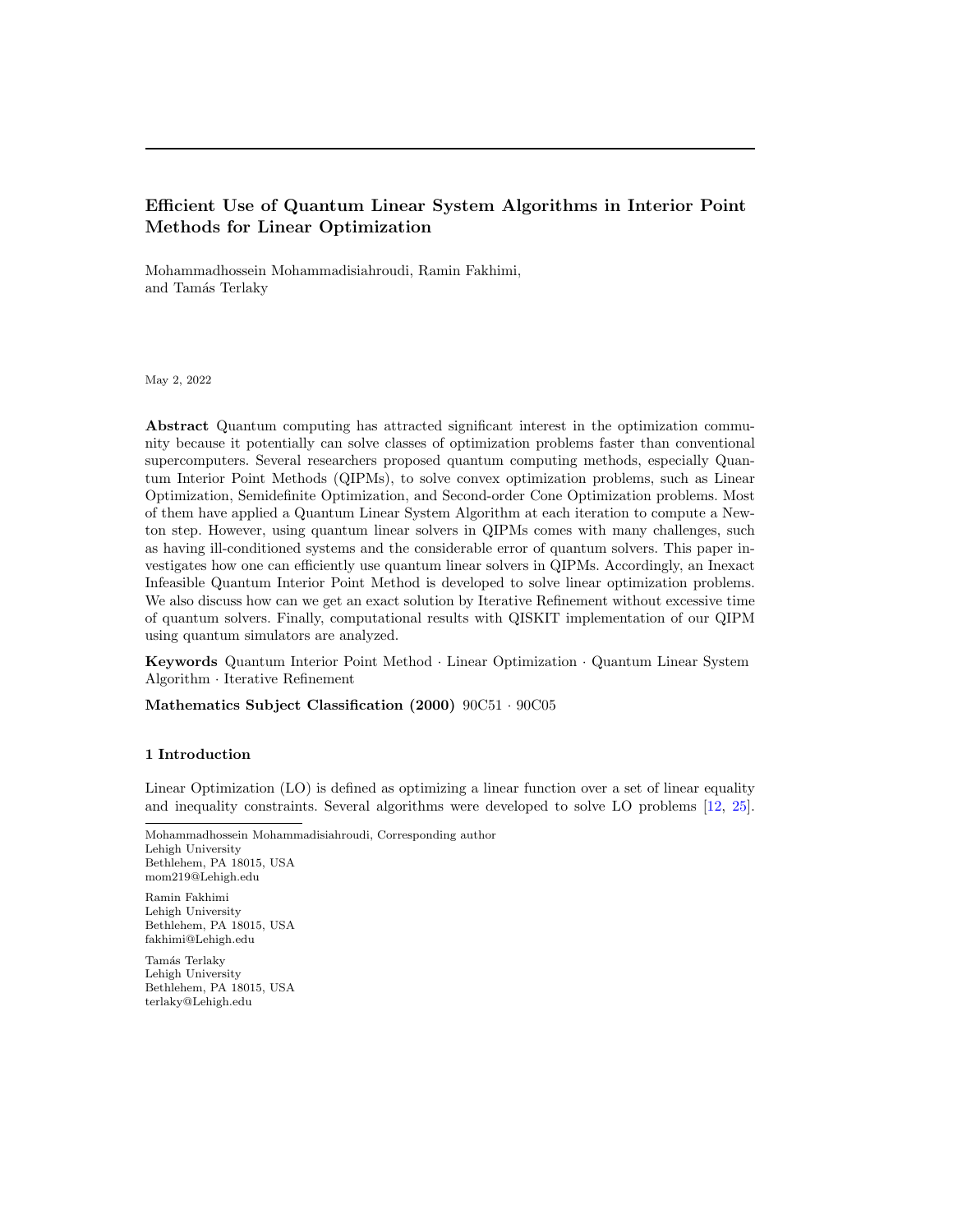Karmarkar [21] developed the foundations of polynomial time and practically efficient Interior Point Methods (IPMs) for solving LO problems. Since Karmarkar's publication, a large class of theoretically and practically efficient IPMs were developed, see, e.g., [35, 32, 38]. Contrary to the Simplex method, a feasible IPM reaches an optimal solution by traversing through the interior of the feasible region [32].

Contemporary IPMs reach an optimal solution by starting from an interior point and following the central path [32]. The most efficient IPMs are primal-dual methods, meaning they strive to satisfy the optimality conditions while maintaining strict primal and dual feasibility. It should be noted that basic IPMs need an initial feasible interior point. Some current commercial solvers apply Feasible IPMs (F-IPMs) based on the self-dual embedding formulation of LO problems, e.g., MOSEK, while Infeasible Interior Point Methods (I-IPMs) can start with an infeasible but positive solution. Theoretical analysis shows the best iteration complexity of F-IPMs is  $\mathcal{O}(\sqrt{n}L)$ , where  $n$  is the number of variables, and  $L$  is the binary length of the input data. On the other hand, the best iteration complexity of I-IPMs is  $\mathcal{O}(nL)$ . In practice, the performance of both feasible and infeasible IPM are similar [38].

A linear equation system is solved at each iteration of IPMs to calculate a Newton direction. There are three choices for the linear equation system: (i) Full Newton System, (ii) Augmented System, and (iii) Normal Equation System (NES). In classical computers, a general approach is applying Cholesky Factorization to solve the NES, because it has a symmetric positive definite coefficient matrix. A partial update technique improved the complexity of solving the system in each iteration. This approach leads to the best total complexity of  $\mathcal{O}(n^3L)$  arithmetic operations for solving LO problems. However, this is not always efficient in practice [32]. Since Cholesky Factorization requires  $\mathcal{O}(n^3)$  arithmetic operations for large dense matrices, several researchers studied inexact solution methodologies for solving Newton systems. Bellavia [3] proved the convergence of Inexact I-IPM (II-IPM) for general convex optimization problems. Mizuno and his colleagues studied the convergence of II-IPMs [29, 16]. Korzak [27] and Baryamureeba and Steihaug [2] proved the convergence of II-IPM proposed by Kojima et al. [26]. Korzak [27] also showed that the total time complexity of his algorithm is polynomial. Al-Jeiroudi and Gondzio [20], and Monteiro and O'Neal [31] investigated the use of Preconditioned Conjugate Gradient (PCG) methods in II-IPMs. Zhou and Toh [41] also proved the convergence of II-IPM for SDO problems. The best iteration complexity of II-IPMs is  $\mathcal{O}(n^2L)$  which is  $\Theta(n^{1.5})$  weaker than the best iteration complexity of exact IPMs.

Quantum computers have recently emerged as a powerful alternative to classic computers [11]. Starting from Deutsch's Problem, a series of problems and algorithms have demonstrated theoretically exponential speedup compared to their classical counterparts [14, 15, 34]. One of the promising quantum algorithms is the HHL method [19] to solve linear system problems. The HHL method showed quantum advantage with respect to the dimension compared to classical linear equation systems. However, this method has unfavorable dependence on the condition number, error, and the sparsity of the matrix. Several researchers attempted to improve the performance of Quantum Linear System Algorithms (QLSAs), [37, 11]. This paper explores an efficient use of the QLSAs for solving the Newton system at each iteration of IPMs.

To investigate quantum speedup for continuous optimization, Brand˜ao and his colleagues proposed a non-IPM quantum algorithm based on the multiplicative weight method to solve SDO problems [5, 6]. A few studies were proposing QIPMs. Kerenidis and his colleagues presented a series of papers on QIPMs for solving LO, Semidefinite Optimization (SDO) [22], and Secondorder Cone Optimization (SOCO) problems [24]. Kerenidis and Prakash [22] claimed that their algorithm has  $\mathcal{O}\left(\frac{n^2}{\epsilon^2}\right)$  $\frac{n^2}{\epsilon^2} \kappa^3 \log(1/\zeta)$  complexity for LO problems where  $\zeta$  is the final optimality gap,  $\epsilon$  is the precision of the QLSA. Further,  $\kappa$  is an upper bound for the condition number of the Newton systems at each iteration. This result indicates polynomial improvement with respect to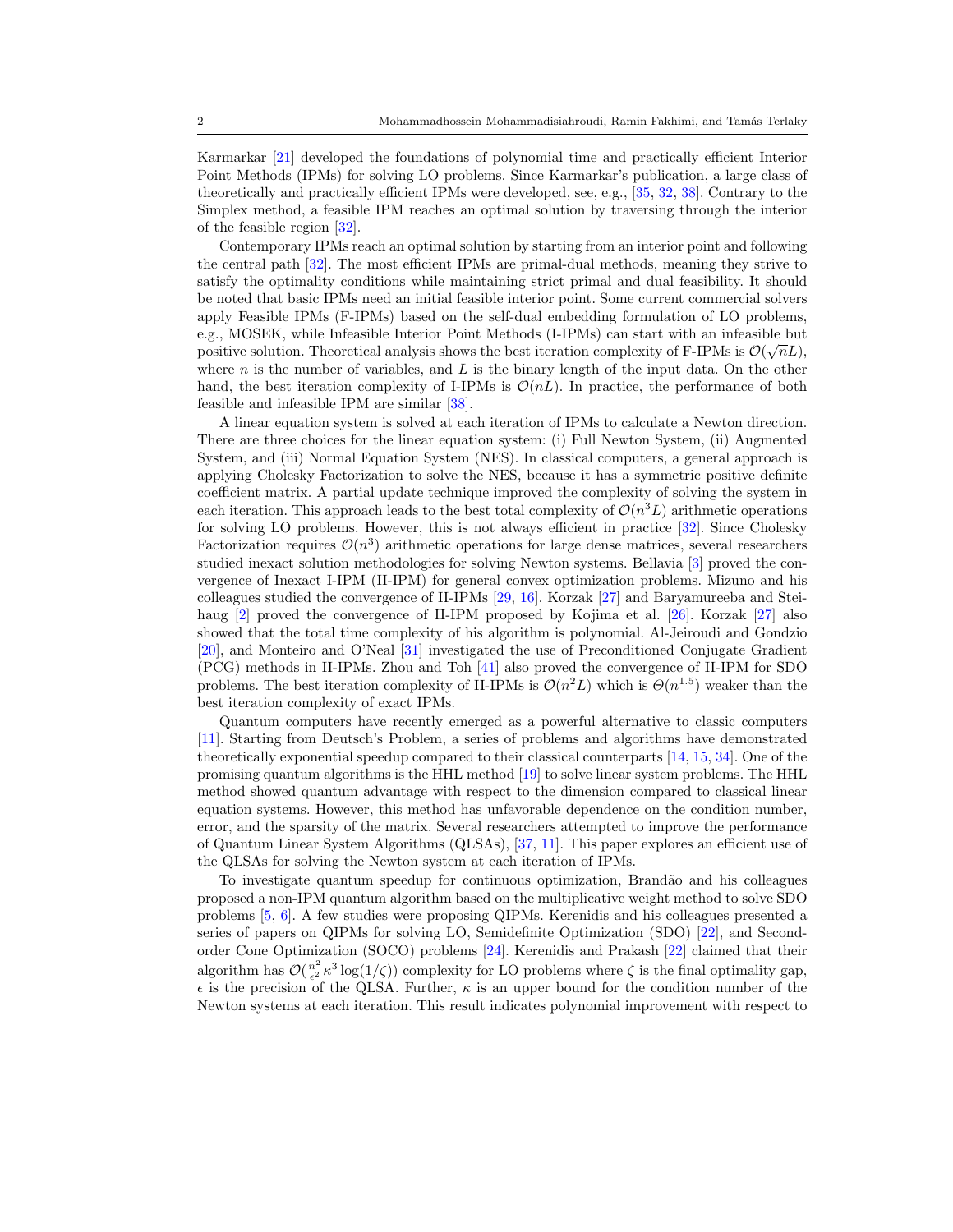the number of variables n over the best classical solvers, while it suffers from high dependence on the condition number and the precision of the QLSA. They used block encoding to construct the Newton system and Quantum Tomography Algorithm (QTA) to extract the classical solution. Casares and Martin-Delgado [8] also provided a hybrid predictor-corrector QIPM scheme to solve LO problems using the well-known predictor-corrector method proposed by Ye et al. [40]. In each step, it uses the QLSA proposed by Chakraborty et al. [9] to solve the Newton systems. The complexity of their method is  $\mathcal{O}(L\sqrt{n}(n+m)\overline{\|M\|}_{F}^{\omega}\kappa^{2}\epsilon^{-2})$ , where m is the number of constraints, and  $||M||_F$  is an upper bound to the Frobenius norm of the coefficient matrix in the Newton system. The authors claimed a quantum speedup with respect to the dimension  $n$  compared to classical algorithms. However, they overlooked some elements in their time complexity. Thus, the actual complexity has higher dependence on n and the required precision.

In both mentioned QIPMs, an exact F-IPM framework was used, regardless of the inherent inexactness of QLSAs. So, the convergence of these QIPMs is questionable, and the proposed time complexities are not attainable, since Inexact IPMs have higher iteration complexity. A major challenge is that QLSAs' time complexities depend on the condition number of the linear system and the required precision of QLSAs. In IPMs, the condition number of the Newton system typically goes to infinity as the algorithm approaches an optimal solution [32]. It is also worthy to mention that  $\epsilon$ , the required precision for solution of the Newton system, needs to be significantly smaller than the final precision  $\zeta$ . Consequently, these complexity bounds are not polynomial in the classical sense. This paper explores an efficient use of the QLSAs for solving the Newton system at each iteration of QIPMs. We propose an II-QIPM to find an exact solution. We also employ an iterative refinement scheme to avoid exponential complexity in finding an exact optimal solution.

This paper is structured as follows. Section 2 discusses the performance of existing QLSAs. Section 3 introduces the LO problem and its characteristics. In Section 4, we present an II-QIPM to solve LO problems, in which a QLSA is used for solving the NES. We also prove the convergence of the proposed II-QIPM. In Section 5, we employ an Iterative Refinement scheme to find an exact optimal solution of a LO problem without excessive time of QLSAs. Section 6 discusses how the results change using different Newton systems. Section 7 presents the first implementation of the proposed II-QIPM with Iterative Refinement (IR-II-QIPM) and evaluates the algorithms through computational experiments.

#### 2 Quantum Linear Algebra

This section reviews the use of Quantum algorithms to solve Linear System Problems (LSP).

**Definition 2.1 (LSP)** The Linear System Problem: Find a vector  $z \in \mathbb{R}^p$  such that it satisfies equation  $Mz = \sigma$  with coefficient matrix  $M \in \mathbb{R}^{p \times p}$  and right-hand side (RHS) vector  $\sigma \in \mathbb{R}^p$ .

In the rest of the paper,  $||M|| = ||M||_2$  is the 2-norm of matrix M, and  $||M||_F$  is the Frobenius norm of M. Also, we sometimes use  $\mathcal O$  which suppresses the polylogaritimic factors in the "Big-O" notation. It should be mentioned that the complexity of classical algorithm means the number of arithmetic operations and the complexity of quantum algorithm is the number of quantum gates.

The LSP can have either one, many, or no solutions. A basic approach for solving an LSP is Gaussian elimination, or LU factorization, with  $\mathcal{O}(p^3)$  arithmetic operations. If M is a square symmetric positive semidefinite (PSD) matrix, we can also apply Cholesky factorization with  $\mathcal{O}(p^3)$  arithmetic operations. The best complexity for an iterative algorithm with respect to p is  $\mathcal{O}(p d \kappa \log(1/\epsilon))$  arithmetic operations for the Conjugate Gradient method solving systems with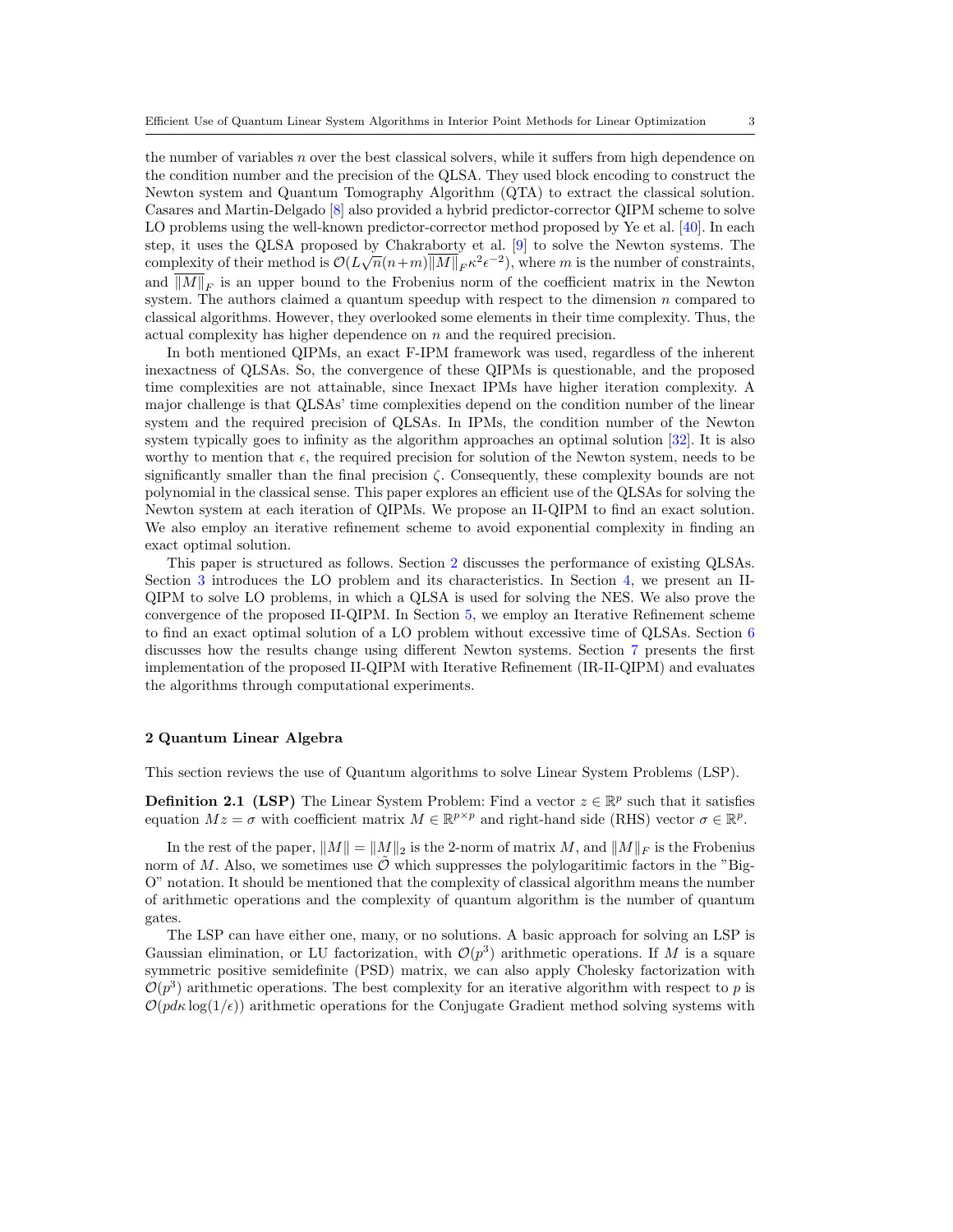PSD matrices, where d is the maximum number of non-zero elements in any row or column of M,  $\kappa$  is the condition number of M, and  $\epsilon$  is the error allowed.

Before discussing QLSAs, we should mention that the  $|z\rangle$  notation represent the quantum state corresponding to the unit classical vector z. We denote the basis state  $|i\rangle$ , which is a column vector with dimension  $p$ , one in coordinate i and zero in other coordinates [11]. QLSAs have different approaches with different assignments, while all of them are solving Quantum Linear System Problems (QLSPs) defined as follows.

**Definition 2.2 (QLSP)** Let  $M \in \mathbb{C}^{p \times p}$  be a Hermitian matrix with  $||M|| = 1$ , and let  $\sigma \in \mathbb{C}^p$ . We seek to find a quantum state  $|z\rangle$  such that it satisfies the linear system  $M |z\rangle = |\sigma\rangle$ , where

$$
|\sigma\rangle = \frac{\sum_{i=1}^p\sigma_i\,|i\rangle}{\|\sum_{i=1}^p\sigma_i\,|i\rangle\,|} \quad \text{ and } \quad |z\rangle = \frac{\sum_{i=1}^p z_i\,|i\rangle}{\|\sum_{i=1}^p z_i\,|i\rangle\,|}.
$$

Based on Definition 2.1 and Definition 2.2, QLSP is a different form of the LSP. It should be noted that at each iteration of QIPMs, instead of an LSP, we need to use a QLSA to solve a QLSP. Thus, we need to translate LSP to QLSP, solve the QLSP by QLSA and extract the solution by a QTA. Some papers incorrectly used the result of QLSAs for solving LSP without considering the cost of QTA, encoding, and scaling. Here, we analyze the details and costs of the process of translating LSPs to QLSPs, encoding in quantum setting, solving them with a QLSA, and extracting classical solutions with a QTA as follows.

(i) Model of Computation: the first important step is determining how to encode the input data in quantum setting. There are two major input models. One is the sparse-access model which used in the HHL algorithm [19] and then in other QLSAs [11, 7]. This is a quantum version of classical sparse matrix computation, and we assume access to unitaries that calculate the index of the lth non-zero element of the kth row of a matrix M when given  $(k, l)$  as input. A different input model, now known as the quantum operator input model, is proposed in Low and Chuang [28], which is based on the idea of block-encoded matrices. In this input model, one has access to unitaries that store the coefficient matrix:

$$
U=\begin{pmatrix} M/\alpha\\ \cdot \end{pmatrix},
$$

where  $\alpha \geq ||M||$  is a normalization factor chosen to ensure that U has norm at most 1. Chakraborty et al. [9] showed that this quantum operator input model is more efficient than the sparse-access model and oracles to encode input data using block-encoding has favorable complexity compared to the sparse-access model. On the other hand, most of blockencoding approaches use Quantum Random Access Memory (QRAM). However, the sparseaccess model can be implemented in the standard gate-based quantum circuit model. Despite efficient encoding procedures, the quantum operator input model can not be implemented with current quantum computers since there is no physical implementation of QRAM. In our analysis, we assume that the data is stored in QRAM, and we use the quantum operator model by Chakraborty et al. [9] for the QLSA, which enjoys the best complexity to date. Using the QRAM structure, Kerenidis and Prakash [23] showed that one can implement  $\epsilon$ approximate block-encoding of  $M$  with  $\mathcal{O}(\mathrm{polylog}(\frac{p}{\epsilon}))$  complexity. Further, Childs [10] proved that given M in the sparse-access input model, there is an  $\epsilon$ -approximate block-encoding of M that can be implemented in complexity  $\mathcal{O}(\text{polylog}(\frac{p}{\epsilon}))$ . Thus, our results also apply to the sparse-access input model if we have the data in that form. Using these results and assuming access to QRAM, Chakraborty et al. [9] proposed a QLSA, in which they construct state  $|\sigma\rangle$ , build and implement a block-encoding of matrix  $M$  with  $\mathcal{O}(\text{polylog}(\frac{p}{\epsilon}))$  complexity.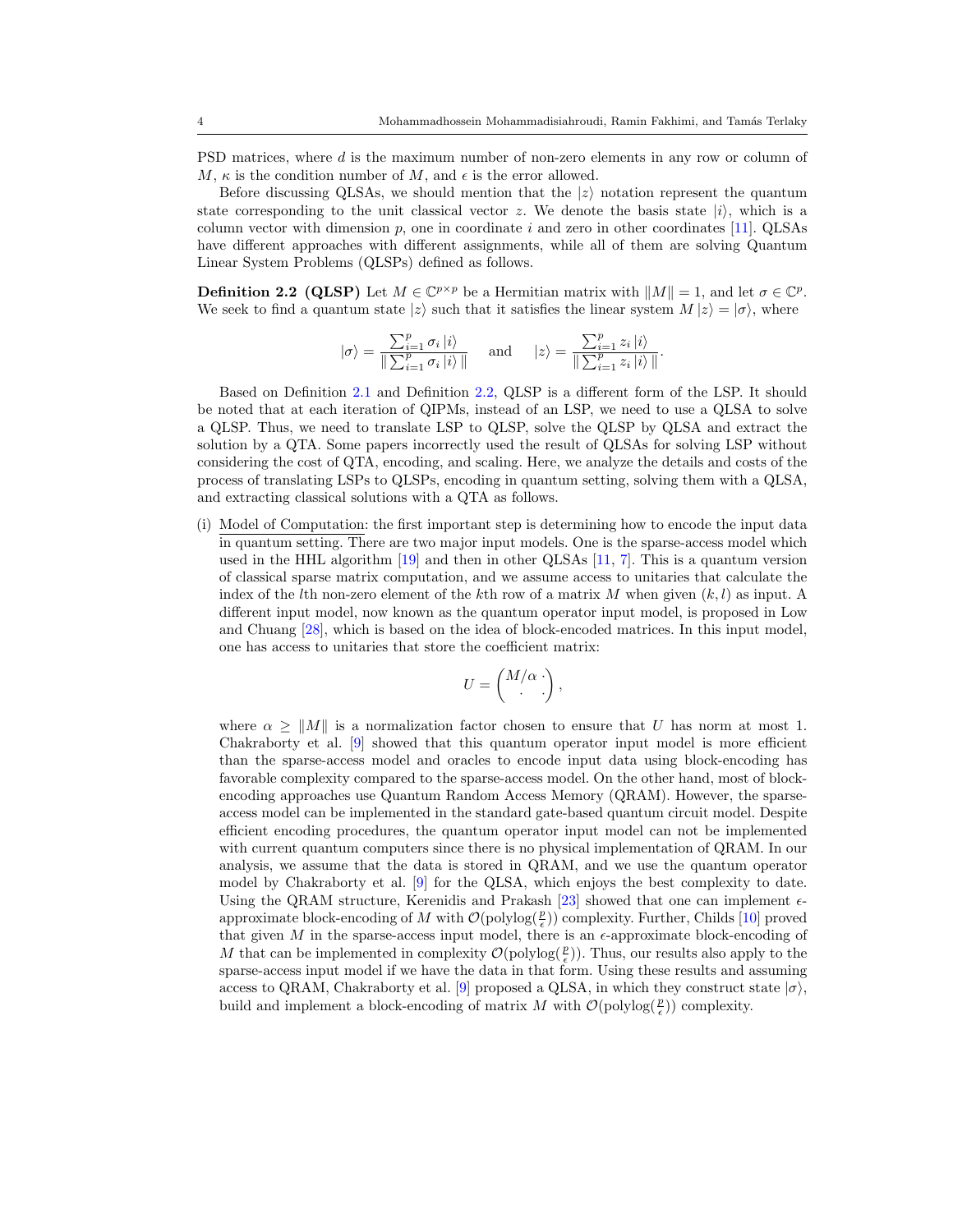(ii) Translating LSP to QLSP: Based on the definition of QLSP, the coefficient matrix of the system must be Hermitian. If M is not Hermitian, one can construct  $\overline{M}\overline{z}=\overline{\sigma}$ , where

$$
\bar{M} = \begin{bmatrix} 0 & M \\ M^{\dagger} & 0 \end{bmatrix}, \quad \bar{\sigma} = \begin{pmatrix} \sigma \\ 0 \end{pmatrix},
$$

and find the vector  $\bar{z}$  =  $(0)$ z  $\setminus$ , where  $M^{\dagger}$  denotes the conjugate transpose of M. The size of the problem increases from p to 2p. QLSP assumes  $||M|| = 1$ . In the structure of block encoding, we address this normalization but for sparse encoding we need to normalize the system  $\overline{M}\overline{z}=\overline{\sigma}$  where

$$
\bar{M} = \frac{M}{\|M\|}, \quad \bar{\sigma} = \frac{\sigma}{\|M\|}, \quad \text{and} \quad \bar{z} = z.
$$

We also have a similar scaling in the definitions of states  $|z\rangle$  and  $|\sigma\rangle$ . This scaling affects the target precision. Let  $|\tilde{z}\rangle$  be an inexact solution of the QLSP such that  $||\tilde{z}\rangle - |z\rangle || \leq \epsilon_{QLSP}$ . To extract the solution of the LSP  $(\tilde{z})$ , we have  $\tilde{z} = ||\sigma|| \, |\tilde{z}\rangle$  and the error for the solution of the LSP will be

$$
\|\tilde{z} - z\| = \|\sigma\| \|\tilde{z}\rangle - |z\rangle\| \le \|\sigma\| \epsilon_{QLSP}.
$$

Thus, scaling changes the error of a solution. If we want to have error bound  $\epsilon_{LSP}$  for the solution of the LSP, then we must set the target error of the QLSP as  $\epsilon_{QLSP} = \epsilon_{LSP}/||\sigma||$ .

- (iii) QLSA: After preprocessing and encoding, we can apply the QLSA to solve the QLSP. The HHL algorithm [19] solves QLSPs with  $\tilde{\mathcal{O}}(\log(p) \frac{d^2 \kappa^2}{\epsilon_{QLSI}})$  $\frac{d^2\kappa^2}{\epsilon_{QLSP}}$  complexity. Several researchers attempted to improve the performance of the HHL algorithm. As the first attempt, Amplitude Amplification decreases the dependence on  $\kappa^2$  to  $\kappa$  [11]. Wossnig et al. [37] proposed a QLSA with  $\tilde{\mathcal{O}}(\text{polylog}(p) || M ||_{F} \frac{\kappa}{\epsilon_{QLSP}})$  complexity by using the Quantum Singular Value Estimation. In another direction, Childs et al. [11] developed two QLSAs with exponentially better dependence on error with  $\tilde{\mathcal{O}}(\text{polylog}(\frac{\tilde{p}\kappa}{\epsilon_{QLSP}})d\kappa)$  complexity. They proposed two approaches using Fourier and Chebyshev series representations. The best QLSA with respect to complexity uses block encoding and QRAM with  $\tilde{\mathcal{O}}(\text{polylog}(\frac{p}{\epsilon_{QLSP}}) \|M\|_F \kappa)$  complexity [9]. The details of these methods are out of the scope of this paper. For further details, see [13].
- (iv) QTA: QLSAs provide a quantum state proportional to the solution. We cannot extract the classical solution by a single measurement. We need Quantum Tomography Algorithms (QTAs) to extract the classical solution. There are several papers improving QTAs, see e.g., [24]. We used the best QTA by [36], with complexity  $\mathcal{O}(\frac{p}{\epsilon_{QTA}})$ . Since the error is additive, we may choose

$$
\epsilon_{QTA} = \epsilon_{QLSA} = \frac{\epsilon_{LSP}}{2||\sigma||}.
$$

Table 1 presents the complexity of different classical and quantum algorithms for solving an LSP. Here, the complexity of a QTA is considered in the complexity of QLSAs. As shown in Table 1, although QLSAs have better dependence on dimension p compared to classical solvers, the complexity of solving LSP using  $QLSA+QTA$  will have similar dependence on  $p$ , but better dependence on sparsity d, compared to Conjugate Gradient (CG). QLSAs have better dependence on dimension p compared to factorization and elimination techniques. Generally, QLSA has worse dependence on  $\kappa$ ,  $\frac{1}{\epsilon_{LSP}}$ ,  $||M||$ , and  $||\sigma||$ . The following section will discuss how we can deal with error and condition number when we use QLSA in IPMs.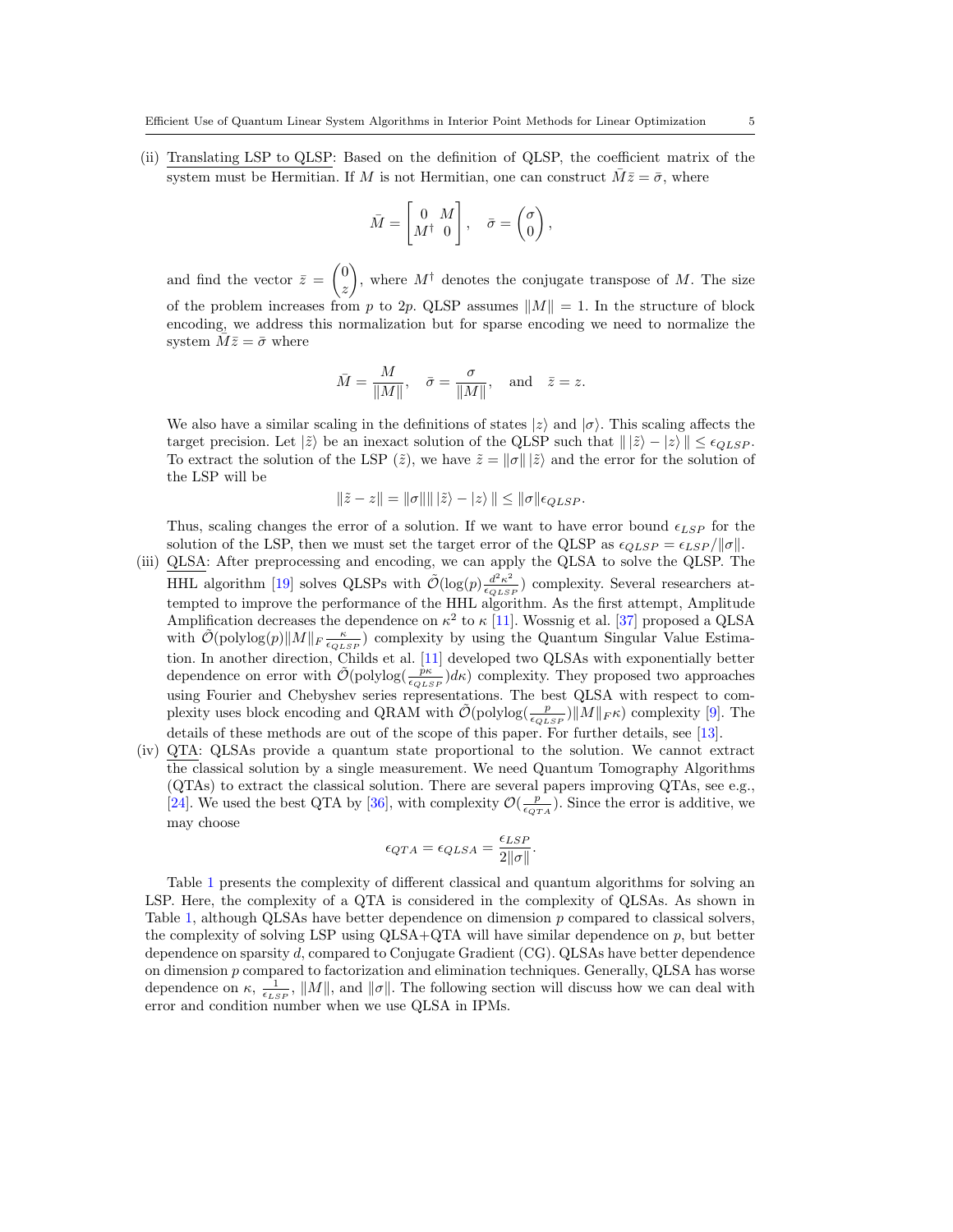| Algorithm                             | Complexity                                                                                                                                                                                        |
|---------------------------------------|---------------------------------------------------------------------------------------------------------------------------------------------------------------------------------------------------|
| Factorization methods (e.g. Cholesky) |                                                                                                                                                                                                   |
| Conjugate Gradient                    |                                                                                                                                                                                                   |
| HHL $[19] + QTA$ [36]                 | $\mathcal{O}\left(p d \sqrt{\kappa} \log(\frac{1}{\epsilon})\right)\\ \mathcal{O}\left(p \frac{d^2 \kappa^2 \ \sigma\ ^2}{\ M\ ^2 \epsilon^2} \mathrm{polylog}(\frac{p \kappa}{\epsilon})\right)$ |
| $QLSA [11] + QTA [36]$                | $\mathcal{O}\left(p\frac{d\kappa\ \sigma\ }{\ M\ \epsilon}\mathrm{polylog}(\frac{p\kappa}{\epsilon})\right)$                                                                                      |
| $QLSA$ [9] + QTA [36]                 | $\mathcal{O}\left(p^{\frac{\kappa}{\kappa} \left\ \sigma\right\  \left\ M\right\ _F}_{\epsilon} \mathrm{polylog}(\frac{p}{\epsilon})\right)$                                                      |

Table 1: Complexity of solving an LSP.

### 3 The Linear Optimization Problem

Here we consider the standard form of Linear Optimization (LO) problem as follows:

$$
\min c^{T} x \qquad \max b^{T} y
$$
  
(P) s.t.  $Ax = b$ ,  
 $x \ge 0$ ,  
(D) s.t.  $A^{T} y + s = c$ ,  
 $s \ge 0$ ,  
(1)

where  $A: m \times n$  matrix with rank $(A) = m$ , vectors  $y, b \in \mathbb{R}^m$ , and  $x, s, c \in \mathbb{R}^n$ . Problem (P) is called the primal problem and (D) called the dual problem. Due to the Strong Duality Theorem [32], all optimal solutions, if exist, belong to the set PD<sup>∗</sup> , which is defined as

$$
\mathcal{PD}^* = \left\{ (x, y, s) \in \mathbb{R}^{n+m+n} : Ax = b, A^T y + s = c, x^T s = 0, (x, s) \ge 0 \right\}.
$$

Now, we can define the optimal partition of the LO problem as

$$
B = \{ j \in \{1, ..., n\} : x_j^* > 0 \text{ for some } (x^*, y^*, s^*) \in \mathcal{PD}^* \},
$$
  

$$
N = \{ j \in \{1, ..., n\} : s_j^* > 0 \text{ for some } (x^*, y^*, s^*) \in \mathcal{PD}^* \},
$$

where  $B \cup N = \{1, \ldots, n\}$ , and  $B \cap N = \emptyset$  [32].

Assumption 1. From now on, without loss of generality [32], we assume that the Interior Point Condition (IPC) holds, i.e., there exist a solution  $(x, y, s)$  such that

$$
Ax = b, \ x > 0, \ A^T y + s = c, \ and \ s > 0.
$$

The IPC warranties [32] that the optimal set  $\mathcal{PD}^*$  is bounded, so there exists  $\omega \geq 1$  such that

$$
\omega \ge \max\{\|(x^*,s^*)\|_{\infty} : (x^*,s^*) \in \mathcal{PD}^*\}.
$$

The central path is the curve defined by

$$
\mathcal{CP} = \left\{ (x, y, s) \in \mathbb{R}^{n+m+n} : Ax = b, A^T y + s = c, x_i s_i = \mu \text{ for } i \in \{1, ..., n\}, x, s, \mu > 0 \right\}.
$$

By the IPC, the central path is well-defined, and an interior feasible solution  $(x, y, s)$  exists for all  $\mu > 0$ . Now, for any  $0 < \gamma_1 < 1$ , we define an infeasible neighborhood of the central path as the following definition in [38].

$$
\mathcal{N}(\gamma_1, \gamma_2) = \{(x, y, s) \in \mathbb{R}^{n+m+n} : (x, s) \ge 0, \ x_i s_i \ge \gamma_1 \frac{x^T s}{n} \text{ for } i \in \{1, \dots, n\}, \|(R_P, R_D)\| \le \gamma_2 \mu\},
$$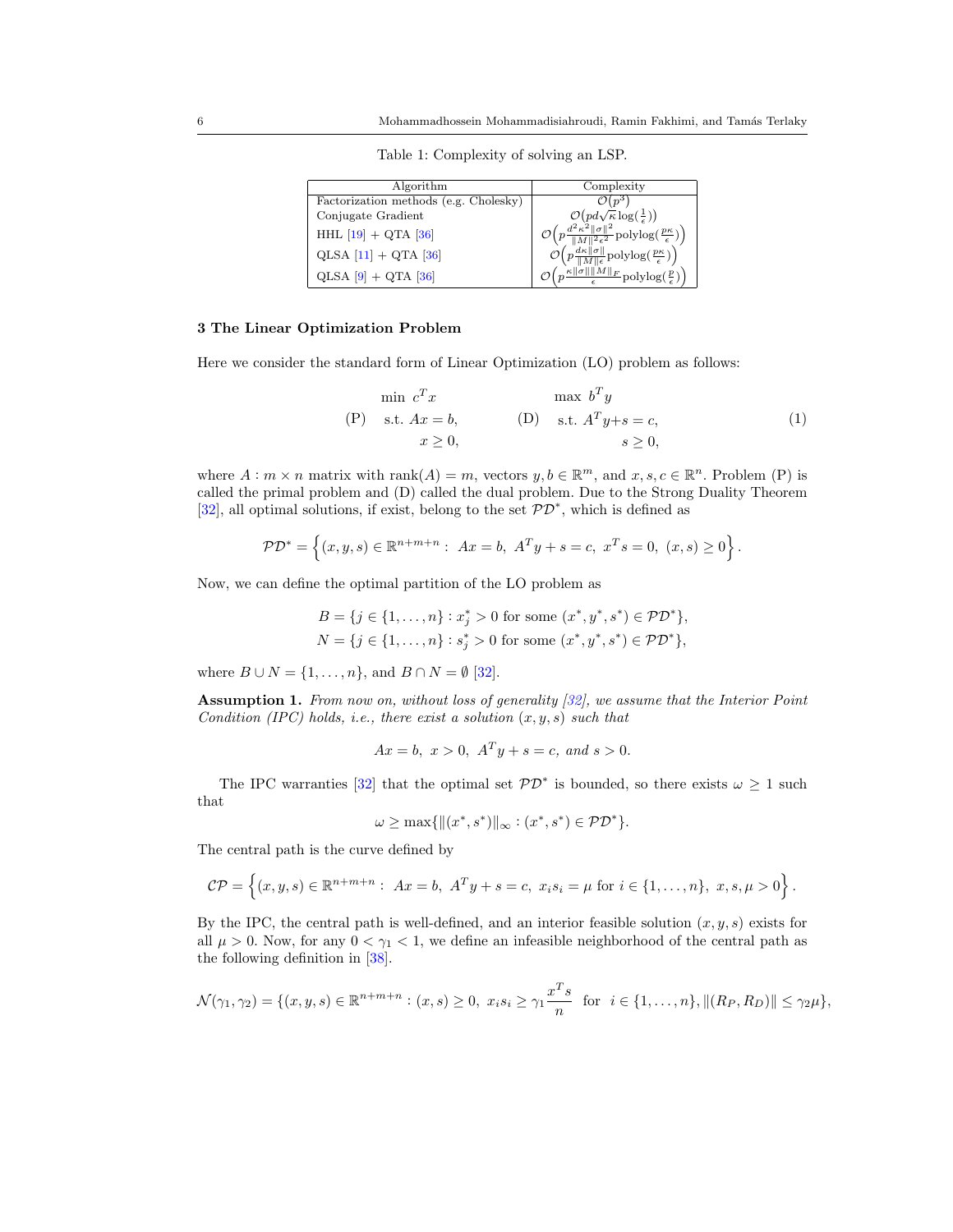where  $R_P = b - Ax$ , and  $R_D = c - A<sup>T</sup>y - s$ . Assuming that the input data is integer, we denote the binary length of the input data by

$$
L = mn + m + n + \sum_{i,j} \lceil \log(|a_{ij}| + 1) \rceil + \sum_i \lceil \log(|c_i| + 1) \rceil + \sum_j \lceil \log(|b_j| + 1) \rceil.
$$

The following lemma is a classical result first proved by Khachiyan [25].

**Lemma 3.1** Let  $(x^*, y^*, s^*) \in \mathcal{PD}^*$  be a basic solution. If  $x_i^* > 0$ , then we have  $x_i^* \geq 2^{-L}$ . If  $s_i^* > 0$ , then we have  $s_i^* \geq 2^{-L}$ .

**Theorem 3.1 (Chapter 3 in [38])** An exact optimal solution can be attained by a strongly polynomial rounding procedure when  $(x, y, s) \in \mathcal{N}(\gamma_1, \gamma_2)$  and  $\mu \leq 2^{-2L}$ .

If the IPC holds, then the optimal set  $\mathcal{PD}^*$  is bounded, and we can find the upper bound for all the coordinates of all optimal solutions as described in the following lemma.

**Lemma 3.2** (Chapter 5 in [39]) Assuming the IPC, then for any  $(x^*, y^*, s^*) \in \mathcal{PD}^*$ ,  $\max_i \{x_i^*\} \le$  $2^L$ , and  $\max_i \{ s_i^* \} \le 2^L$ .

For theoretical purpose, we can use  $\omega = 2^L$  from Lemma 3.2, but in practice for concrete LO problems we may find a smaller bound.

#### 4 An Inexact Infeasible Quantum IPM

To speed up IPMs, we use QLSAs to solve the Newton system at each iteration of IPMs. As discussed in Section 2, QLSAs inherently produce inexact solutions. Thus, one approach to use QLSA efficiently is to develop an Inexact Infeasible QIPM (II-QIPM). In this paper, we utilize the KMM method proposed by Kojima et al. [26] with the inexact Newton steps calculated by a QLSA. Given  $(x^k, y^k, s^k) \in \mathcal{N}(\gamma_1, \gamma_2)$ , let  $\mu^k = \frac{(x^k)^T s^k}{n}$  $\frac{1}{n}$  and  $0 < \beta_1 < 1$  be the centering parameter, then the Newton system is defined as

$$
A\Delta x^{k} = b - Ax^{k},
$$
  
\n
$$
A^{T}\Delta y^{k} + \Delta s^{k} = c - A^{T}y^{k} - s^{k},
$$
  
\n
$$
X^{k}\Delta s^{k} + S^{k}\Delta x^{k} = \beta_{1}\mu^{k}e - X^{k}s^{k},
$$
\n(2)

where e is all one vector with appropriate dimension,  $X^k = \text{diag}(x^k)$ , and  $S^k = \text{diag}(s^k)$ . Instead of solving the full Newton system, we may solve the Augmented system or the Normal Equation System (NES). In the following, we use the NES and discuss the effect of different systems on the results later in Section 6. From the Newton system (2), the NES is formulated as

$$
M^k \Delta y^k = \sigma^k,\tag{NES}
$$

where

$$
D^{k} = (X^{k})^{1/2} (S^{k})^{-1/2},
$$
  
\n
$$
M^{k} = A(D^{k})^{2} A^{T},
$$
  
\n
$$
\sigma^{k} = AX^{k} (S^{k})^{-1} c - AX^{k} (S^{k})^{-1} A^{T} y^{k} - \beta_{1} \mu^{k} A (S^{k})^{-1} e + b - Ax^{k}
$$
  
\n
$$
= b - \beta_{1} \mu^{k} A (S^{k})^{-1} e + AX^{k} (S^{k})^{-1} (c - A^{T} y^{k} - s^{k}).
$$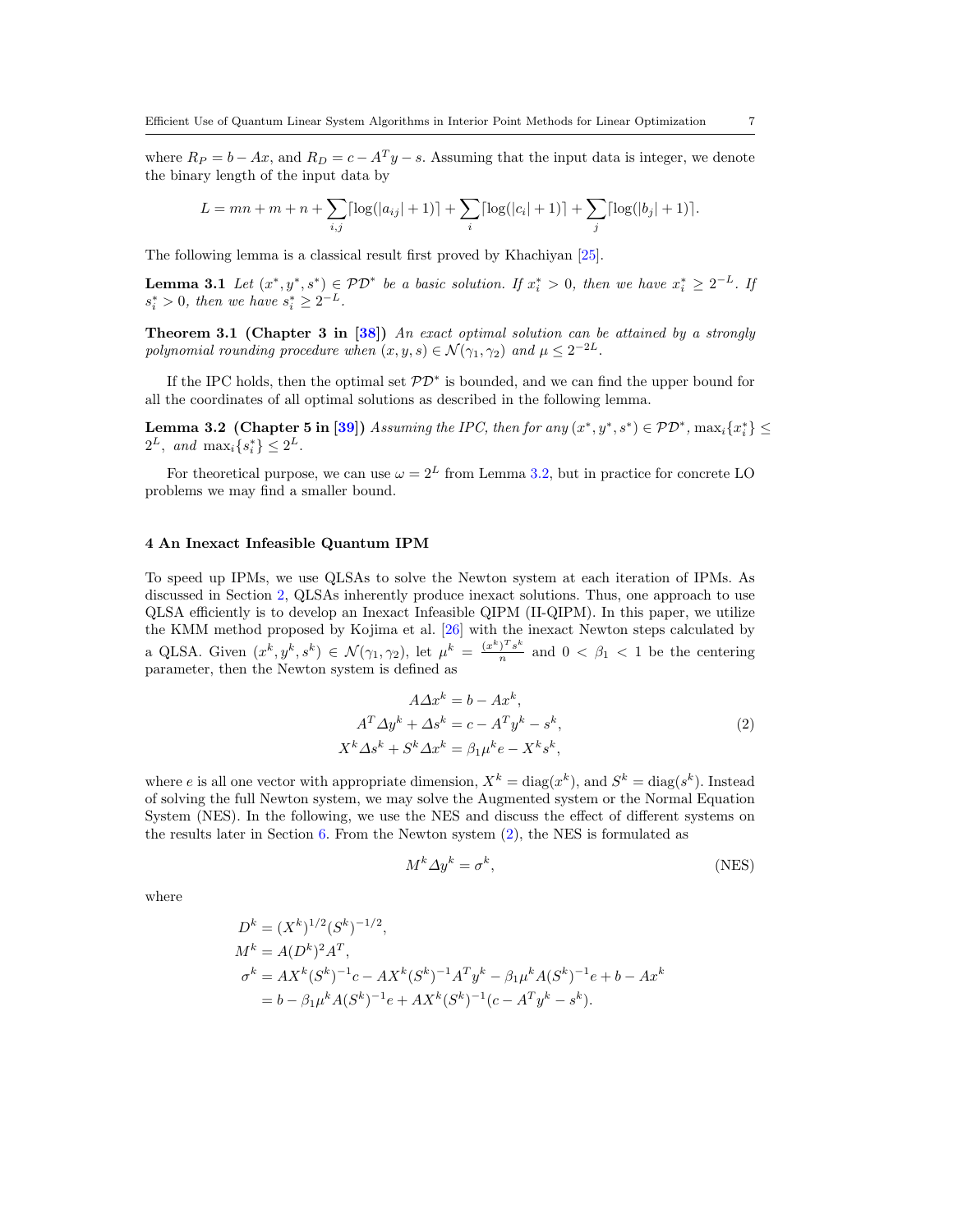As we can see, the NES has a smaller size, m, than the full Newton system. Further, the matrix of the NES is symmetric, and positive definite, thus Hermitian. Consequently, QLSAs can solve the NES efficiently. By its nature, a QLSA generates an inexact solution  $\Delta y^k$  with error bound  $||\Delta y^k - \Delta y^k|| \le \epsilon^k$ . This error leads to residual  $r^k$  as

$$
M^k \widetilde{\Delta y}^k = \sigma^k + r^k
$$

where  $r^k = M^k(\widetilde{\Delta y}^k - \Delta y^k)$ . After finding  $\widetilde{\Delta y}^k$  inexactly by solving the NES using QLSA, we compute the inexact  $\Delta x^k$  and  $\Delta s^k$  classically as

$$
\widetilde{\Delta s}^k = c - A^T y^k - s^k - A^T \widetilde{\Delta y}^k,
$$
  
\n
$$
\widetilde{\Delta x}^k = \beta_1 \mu^k (S^k)^{-1} e - x^k - (S^k)^{-1} X^k \widetilde{\Delta s}^k.
$$
\n(3)

,

As  $\Delta s^k$  and  $\Delta x^k$  are directly calculated by equations (3), one can verify that  $(\Delta x^k, \Delta s^k, \Delta y^k)$ satisfies

$$
A\widetilde{\Delta x}^{k} = b - Ax^{k} + r^{k},
$$
  
\n
$$
A^{T}\widetilde{\Delta y}^{k} + \widetilde{\Delta s}^{k} = c - A^{T}y^{k} - s^{k},
$$
  
\n
$$
X^{k}\widetilde{\Delta s}^{k} + S^{k}\widetilde{\Delta x}^{k} = \beta_{1}\mu^{k}e - X^{k}s^{k}.
$$
\n(4)

To have a II-IPM using (NES) with iteration complexity  $\mathcal{O}(n^2L)$ , the residual norm must decrease at least  $\mathcal{O}(\lambda_{\min}(A)\sqrt{n}\log n)$  time faster than  $(x^k)^T s^k$  where  $\lambda_{\min}(A)$  is the smallest singular value of  $A$  [41]. We can have wider residual bound but with higher iteration complexity of II-IPM [4]. In the literature of preconditioning the NES, some papers modified the equations (3) and the (NES) to transfer the residual from the first equation of (4) to its last equation. By these changes, we can get much better bounds [20, 31]. Since tight residual bound leads to high complexity of QLSA+QTA, in this paper, we use a modification of the NES which leads to  $\mathcal{O}(\underline{n}^2L)$  iteration complexity of II-QIPM, where the residual is decreasing with the rate of  $\mathcal{O}(\sqrt{\mu^k}).$ 

Since A has full row rank, one can choose an arbitrary basis  $\hat{B}$ , and calculate  $A_{\hat{B}}^{-1}$ ,  $\hat{A} = A_{\hat{B}}^{-1}A$ , and  $\hat{b} = A_{\hat{B}}^{-1}b$ . This calculation needs  $\mathcal{O}(m^2n)$  arithmetic operations and happens just one time before the iterations of IPM. The cost of this preprocessing is dominated by the cost of II-QIPM, but it can be reduced by using the structure of A. For example, if the problem is in the canonical form, there is no need for this preprocessing. In the rest of this paper, all methodology is applied to the preprocessed problem with input data  $(\hat{A}, \hat{b}, c)$ . Now, we can modify the (NES) to

$$
\hat{M}^k z^k = \hat{\sigma}^k \tag{MNES}
$$

where

$$
\hat{M}^k = (D_{\hat{B}}^k)^{-1} A_{\hat{B}}^{-1} M^k ((D_{\hat{B}}^k)^{-1} A_{\hat{B}}^{-1})^T = (D_{\hat{B}}^k)^{-1} \hat{A} (D^k)^2 ((D_{\hat{B}}^k)^{-1} \hat{A})^T,
$$
  
\n
$$
\hat{\sigma}^k = (D_{\hat{B}}^k)^{-1} A_{\hat{B}}^{-1} \sigma^k = (D_{\hat{B}}^k)^{-1} \hat{b} - \beta_1 \mu^k (D_{\hat{B}}^k)^{-1} \hat{A} (S^k)^{-1} e + (D_{\hat{B}}^k)^{-1} \hat{A} (D^k)^2 (c - A^T y^k - s^k).
$$

We use the following procedure to find the Newton direction by solving (MNES) inexactly with QLSA+QTA.

**Step 1.** Find  $\tilde{z}^k$  such that  $\hat{M}^k \tilde{z}^k = \hat{\sigma}^k + \hat{r}^k$  and  $\|\hat{r}^k\| \leq \eta \frac{\sqrt{\mu^k}}{\sqrt{n}}$ . **Step 2.** Calculate  $\widetilde{A}y^k = ((D_{\hat{B}}^k)^{-1}A_{\hat{B}}^{-1})^T\tilde{z}^k$ . **Step 3.** Calculate  $v^k = (v^k_{\hat{B}}, v^k_{\hat{N}}) = (D^k_{\hat{B}} \hat{r}^k, 0).$ **Step 4.** Calculate  $\widetilde{\Delta s}^k = c - A^T y^k - s^k - A^T \widetilde{\Delta y}^k$ .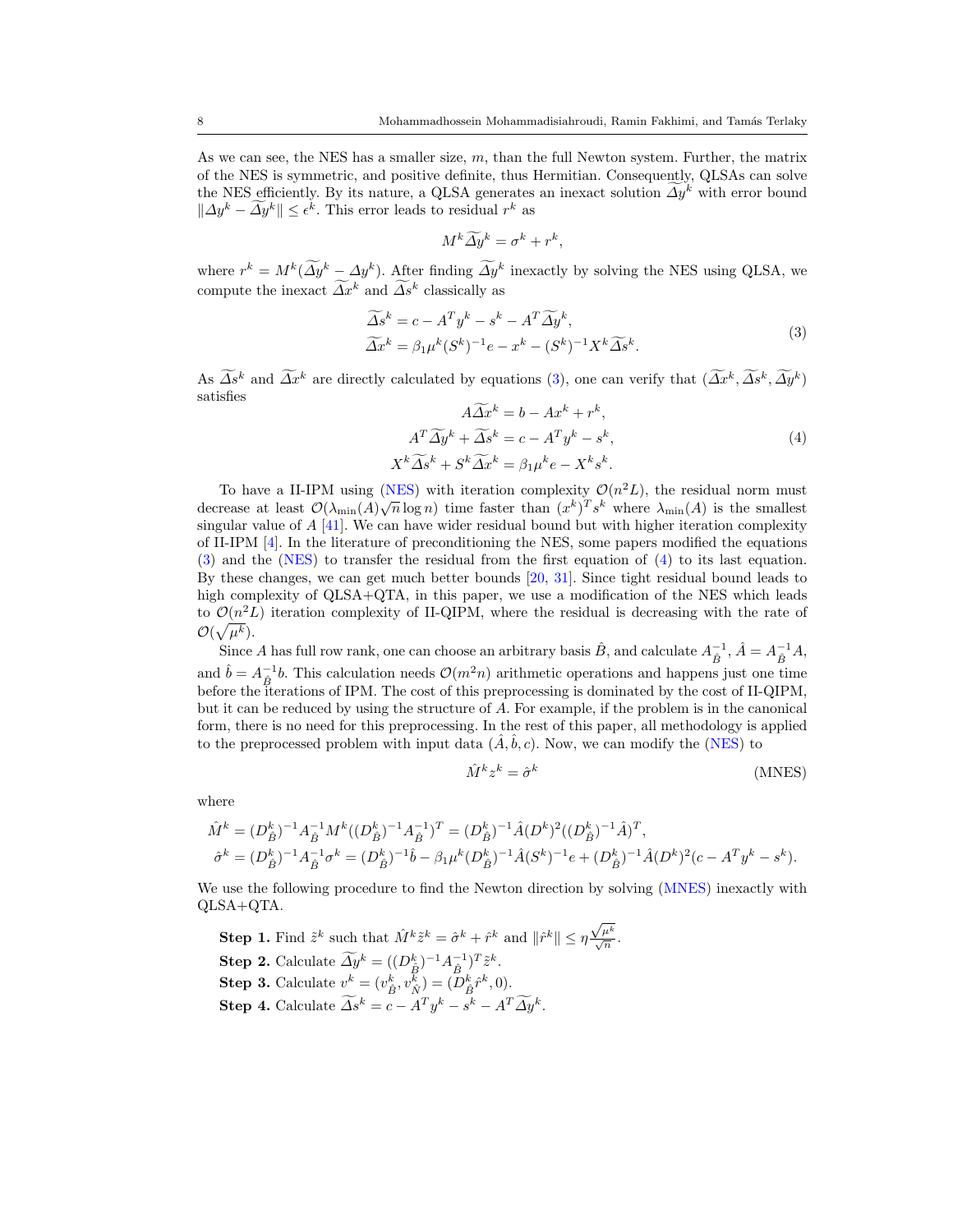**Step 5.** Calculate  $\Delta x^k = \beta_1 \mu^k (S^k)^{-1} e - x^k - (D^k)^2 \Delta s^k - v^k$ .

The following Lemma shows how the inexact solution of (MNES) lead to residual only in the last equation of the Newton system.

**Lemma 4.1** For the Newton direction  $(\Delta x^k, \Delta y^k, \Delta s^k)$ , we have

$$
A\widetilde{\Delta x}^{k} = b - Ax^{k},
$$
  
\n
$$
A^{T}\widetilde{\Delta y}^{k} + \widetilde{\Delta s}^{k} = c - A^{T}y^{k} - s^{k},
$$
  
\n
$$
X^{k}\widetilde{\Delta s}^{k} + S^{k}\widetilde{\Delta x}^{k} = \beta_{1}\mu^{k}e - X^{k}s^{k} - S^{k}v^{k}.
$$
\n(5)

*Proof.* For the Newton direction  $(\Delta x^k, \Delta y^k, \Delta s^k)$ , one can verify that

$$
\label{eq:1} \begin{split} \hat{M}^k \tilde{z}^k &= \hat{\sigma}^k + \hat{r}^k \\ M^k \widetilde{\varDelta y}^k &= \sigma^k + A_{\hat{B}} D_{\hat{B}}^k \hat{r}^k. \end{split}
$$

For the first equation of  $(5)$ , we can write

$$
A\widetilde{\Delta x}^{k} = A(\beta_{1}\mu^{k}(S^{k})^{-1}e - x^{k} - (S^{k})^{-1}X^{k}\widetilde{\Delta s}^{k} - v^{k})
$$
  
\n
$$
= A(\beta_{1}\mu^{k}(S^{k})^{-1}e - x^{k} - (S^{k})^{-1}X^{k}(c - s^{k} - A^{T}y^{k} - A^{T}\widetilde{\Delta y}^{k}) - v^{k})
$$
  
\n
$$
= \beta_{1}\mu^{k}A(S^{k})^{-1}e - Ax^{k} - A(S^{k})^{-1}X^{k}c + A(S^{k})^{-1}X^{k}s^{k} + A(S^{k})^{-1}X^{k}A^{T}y^{k}
$$
  
\n
$$
+ A(S^{k})^{-1}X^{k}A^{T}\widetilde{\Delta y}^{k} - Av^{k}
$$
  
\n
$$
= \beta_{1}\mu^{k}A(S^{k})^{-1}e - A(S^{k})^{-1}X^{k}c + A(S^{k})^{-1}X^{k}A^{T}y^{k} + \sigma^{k} + A_{\hat{B}}D_{\hat{B}}^{k}\hat{r}^{k} - A_{\hat{B}}D_{\hat{B}}^{k}\hat{r}^{k}
$$
  
\n
$$
= b - Ax^{k}.
$$

The second and third equations of (5) are obtained by the Steps 4 and 5.

To have a convergent IPM, we need  $||S^k v^k||_{\infty} \le \eta \mu^k$ , where  $0 \le \eta < 1$  is an enforcing parameter.

**Lemma 4.2** For the Newton direction  $(\widetilde{\Delta x}^k, \widetilde{\Delta y}^k, \widetilde{\Delta s}^k)$ , if the residual  $\|\hat{r}^k\| \leq \eta \frac{\sqrt{\mu^k}}{\sqrt{n}}$ , then  $||S^k v^k||_{\infty} \leq \eta \mu^k.$ 

Proof. We have

$$
||S^k v^k||_{\infty} = ||S_{\hat{B}}^k v_{\hat{B}}^k||_{\infty} = ||S_{\hat{B}}^k D_{\hat{B}}^k \hat{r}^k||_{\infty} = ||(S_{\hat{B}}^k)^{1/2} (X_{\hat{B}}^k)^{1/2}||_{\infty} ||\hat{r}^k||_{\infty} \le \sqrt{n\mu^k} ||\hat{r}^k|| \le \eta \mu^k.
$$

In the following, we show that by satisfying  $\|\hat{r}^k\| \le \eta \frac{\sqrt{\mu^k}}{\sqrt{n}}$ , then the iterations of the II-QIPM remain in the  $\mathcal{N}(\gamma_1, \gamma_2)$  neighborhood of the central path. The following theorem presents the complexity of solving the (MNES) system by utilizing the QLSA of Chakraborty et al. [9]. We can also use other QLSAs discussed in Section 2, leading to different complexity bounds.

**Lemma 4.3** The QLSA by  $[9]$  and the QTA by  $[36]$  can build the (MNES) system, and produce a solution  $\tilde{z}^k$  for the (MNES) system satisfying  $\|\hat{r}^k\| \leq \eta \frac{\sqrt{\mu^k}}{\sqrt{n}}$  with  $\tilde{O}(mn^{1.5} \frac{\kappa_E^k \|\hat{\sigma}^k\| \|E^k\|_F}{\sqrt{\mu^k}})$ complexity, where  $E^k = (D_{\hat{B}}^k)^{-1} \hat{A} D^k$ , and  $\kappa_E^k$  is the condition number of  $E^k$ .

$$
\qquad \qquad \Box
$$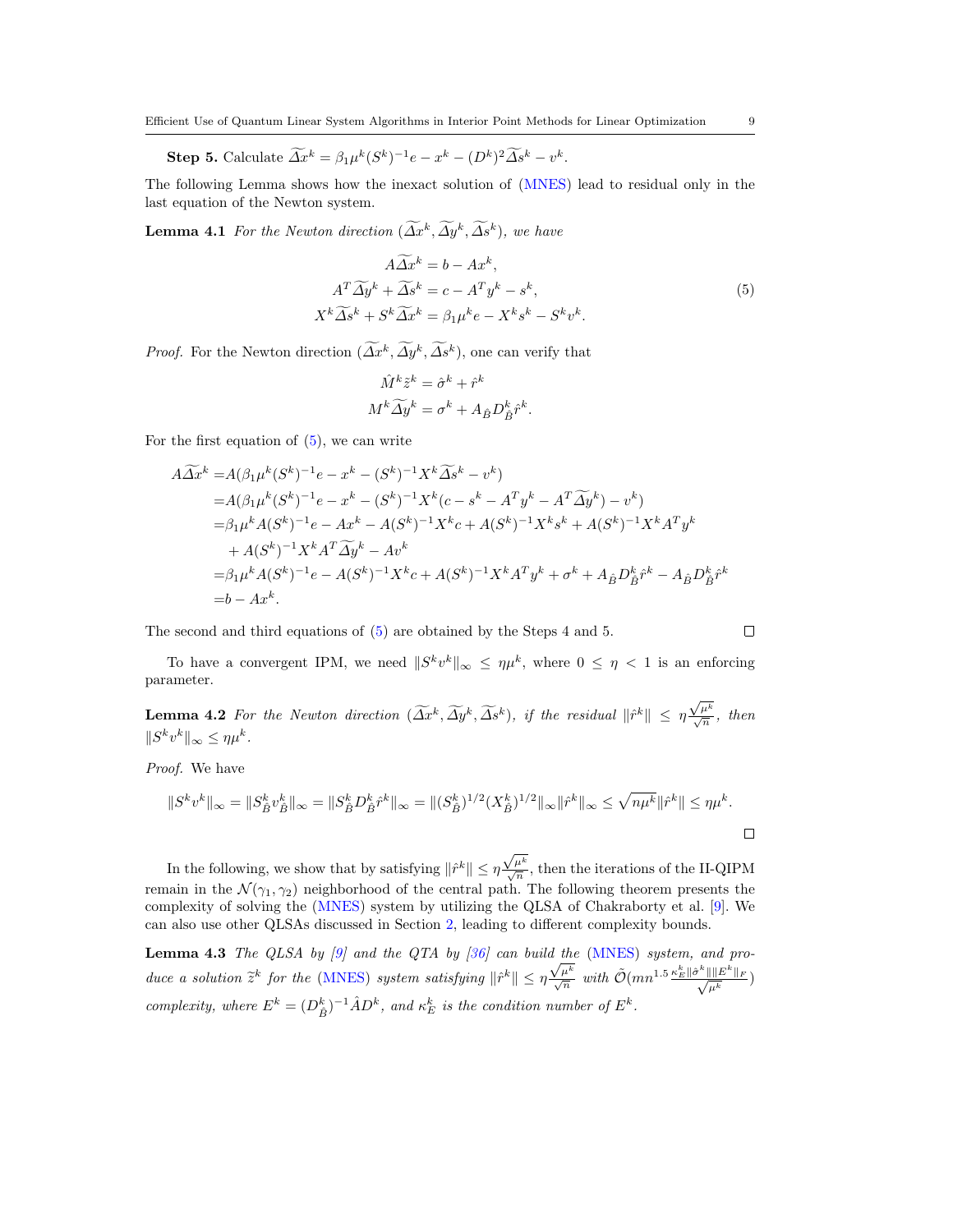Proof. Building the (MNES) system in classical computer needs some matrix multiplications, which costs  $\mathcal{O}(m^2n)$  arithmetic operations. We can write (MNES) as  $E^k(E^k)^T \tilde{z}^k = \hat{\sigma}^k$ . As we can see, calculating  $E^k$  and  $\hat{\sigma}^k$  needs just  $\mathcal{O}(mn)$  arithmetic operations. Chakraborty et al. [9] proposed an efficient way to build and solve a linear system in the form  $E^k(E^k)^T \tilde{z}^k = \hat{\sigma}^k$ , with  $\tilde{\mathcal{O}}(\text{polylog}(\frac{n}{\epsilon_{QLSA}^k})\kappa_E^k||F)$  complexity. Also, we need to find the target precision for QLSA and

QTA such that  $||\hat{r}^k|| \leq \eta \frac{\sqrt{\mu^k}}{\sqrt{n}}$  is satisfied. For LSP, we have

$$
\|\hat{r}^k\| = \|\hat{M}^k z^k - \hat{M}^k \tilde{z}^k\| \le \|\hat{M}^k\| \cdot \|z^k - \tilde{z}^k\| \le \|\hat{M}^k\| \epsilon_{LSP}^k.
$$

Thus, to have  $\|\hat{r}^k\| \leq \eta \frac{\sqrt{\mu^k}}{\sqrt{n}}$ , it is sufficient to require  $\epsilon_{LSP}^k \leq \eta$  $\frac{\sqrt{\mu^k}}{\sqrt{n}\|\hat{M}^k\|}$  . Based on the discussion of Section 2, we need to have

$$
\epsilon_{QLSP}^k \leq \eta \frac{\sqrt{\mu^k}}{\sqrt{n} \|\hat{\sigma}^k\|}, \quad \epsilon_{QLSA}^k \leq \eta \frac{\sqrt{\mu^k}}{2\sqrt{n} \|\hat{\sigma}^k\|}, \text{ and } \epsilon_{QTA}^k \leq \eta \frac{\sqrt{\mu^k}}{2\sqrt{n} \|\hat{\sigma}^k\|}.
$$

With this target precision, the QLSA by [9] has  $\mathcal{O}(\text{polylog}(\frac{n^{1.5} \|\hat{\sigma}^k\|}{\sqrt{\mu^k}})\kappa_E^k||E^k||_F)$  complexity, and the QTA by [36] has  $\mathcal{O}(\frac{m\sqrt{n}||\hat{\sigma}^k||}{\sqrt{\mu^k}})$  complexity. Since calculating  $E^k$  and  $\hat{\sigma}^k$  needs  $\mathcal{O}(mn)$  arithmetic operations, the total cost of building and solving the (NES) system is

$$
\tilde{\mathcal{O}}(m\sqrt{n}\frac{\kappa_E^k \|\hat{\sigma}^k\| \|E^k\|_F }{\sqrt{\mu^k}}).
$$

The proof is complete.

We present the II-QIPM as Algorithm 1 for solving LO problems. In this algorithm, we use QLSA and QTA to solve the NES.

# Algorithm 1 II-QIPM

1: Choose  $\zeta > 0$ ,  $\gamma_1 \in (0, 1)$ ,  $0 < \eta < \beta_1 < \beta_2 < 1$ , 2: Choose  $\omega \ge \max\{1, ||x^*, s^*||_{\infty}\}.$ 3:  $k \leftarrow 0, (x^0, y^0, s^0) \leftarrow (\omega e, 0e, \omega e)$ , and  $\gamma_2 \leftarrow \frac{\| (R_p^0, R_D^0) \|}{\mu^0}$ 4: while  $(x^k, y^k, s^k) \notin \mathcal{PD}_{\zeta}$  do 5:  $\mu^k \leftarrow \frac{(x^k)^T s^k}{n}$ 6:  $E^k \leftarrow (D_{\hat{B}}^k)^{-1} \hat{A} D^k$  and  $\hat{\sigma}^k \leftarrow (D_{\hat{B}}^k)^{-1} \hat{b} - \beta_1 \mu^k (D_{\hat{B}}^k)^{-1} \hat{A} (S^k)^{-1} e + (D_{\hat{B}}^k)^{-1} \hat{A} (D^k)^2 (c - A^T y^k - s^k)$ 7:  $\epsilon_{QLSA}^k \leftarrow \eta \frac{\sqrt{\mu^k}}{2\sqrt{n} ||\sigma^k||}$  and  $\epsilon_{QTA}^k \leftarrow \eta \frac{\sqrt{\mu^k}}{2\sqrt{n} ||\sigma^k||}$ 8:  $(\Delta x^k, \Delta y^k, \Delta s^k) \leftarrow \textbf{solve (MNES)}$  by QLSA+QTA with precision  $\epsilon_{QLSA}^k$  and  $\epsilon_{QISA}^k$ 9:  $\hat{\alpha}^k \leftarrow \max \Big\{\bar{\alpha} \in [0,1] \ | \ \text{for all } \alpha \in [0,\bar{\alpha}] \text{ we have }$  $((x^k, y^k, s^k) + \alpha(\Delta x^k, \Delta y^k, \Delta s^k)) \in \mathcal{N}(\gamma_1, \gamma_2)$  and  $(x^{k} + \alpha \Delta x^{k})^T (s^{k} + \alpha \Delta s^{k}) \leq (1 - \alpha (1 - \beta_2))(x^{k})^T s^{k}$ 10:  $(x^{k+1}, y^{k+1}, s^{k+1}) \leftarrow (x^k, y^k, s^k) + \hat{\alpha}^k (\Delta x^k, \Delta y^k, \Delta s^k)$ 11: **if**  $||x_{k+1}, s_{k+1}||_{\infty} > \omega$  then<br>12: **return** Primal or dual is return Primal or dual is infeasible. 13:  $k \leftarrow k + 1$ 14: return  $(x^k, y^k, s^k)$ 

It can be easily verified that e.g.,  $\beta_1 = 0.5$ ,  $\beta_2 = 0.9995$ ,  $\eta = 0.4$  and  $\gamma_1 = 0.5$  yield a valid choice in Algorithm 1. In the following, we prove the polynomial complexity of Algorithm 1.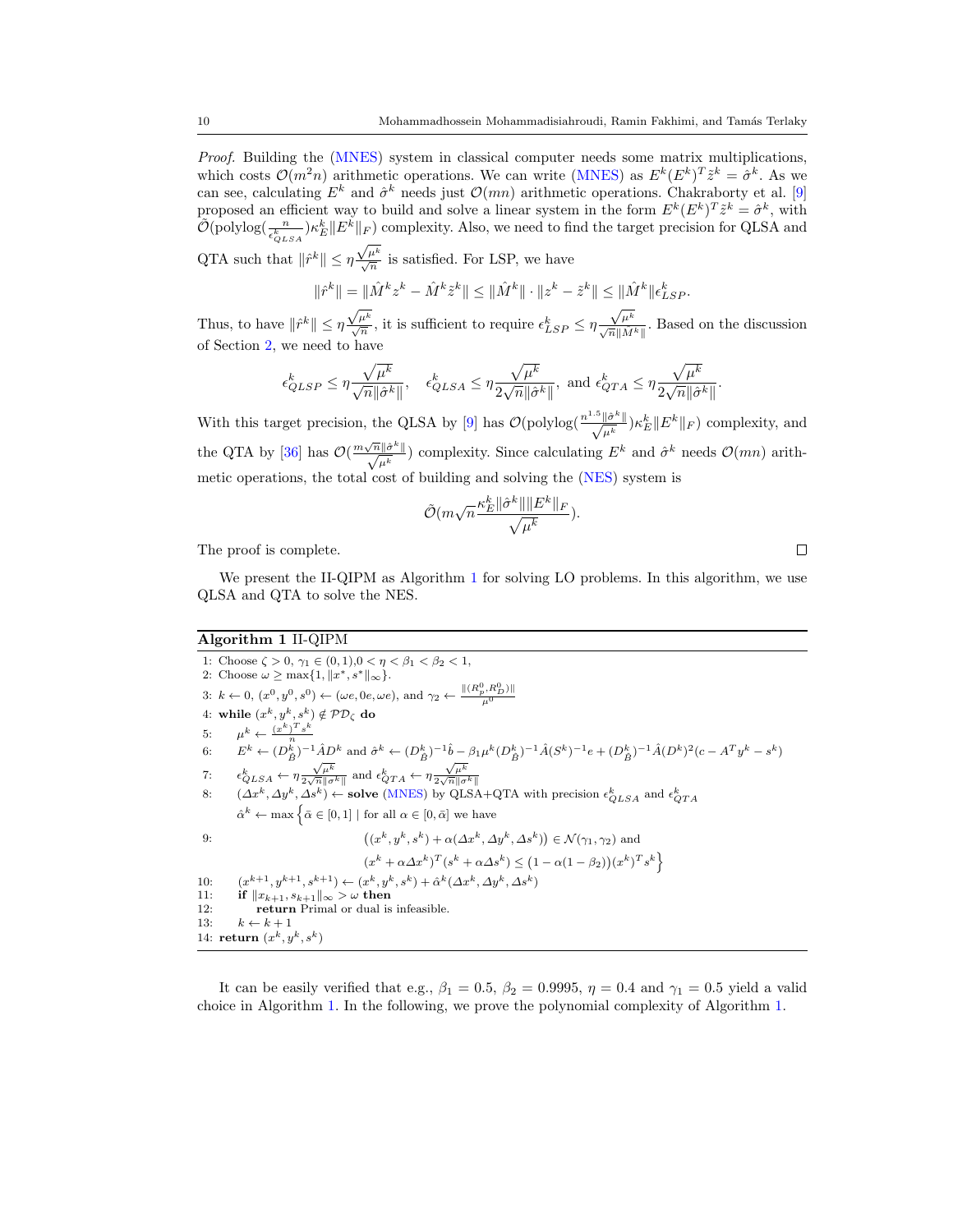# 4.1 Convergence of the II-QIPM

First, we study basic properties of the proposed II-QIPM as Algorithm 1 in Lemma 4.4. Then, Lemma 4.7 shows that the sequence  $\{\hat{\alpha}^k\}$  is strictly positive for all k. The iteration complexity of Algorithm 1 is proved in Theorem 4.1. In the proof, we need to analyze values of  $\alpha^k$  such that at iteration  $k$  of Algorithm 1, the Newton step satisfies all the conditions in line 9. To ease notation, we use

$$
x^{k}(\alpha) = x^{k} + \alpha \Delta x^{k}, \ y^{k}(\alpha) = y^{k} + \alpha \Delta y^{k}, \ s^{k}(\alpha) = s^{k} + \alpha \Delta s^{k}, \ \mu^{k}(\alpha) = \frac{x^{k}(\alpha)^{T} s^{k}(\alpha)}{n},
$$

$$
R_{P}^{k}(\alpha) = b - Ax^{k}(\alpha), \text{ and } R_{D}^{k}(\alpha) = c - A^{T} y^{k}(\alpha) - s^{k}(\alpha).
$$

The following lemma shows some properties of the proposed II-QIPM.

**Lemma 4.4** At iteration k of Algorithm 1, for any  $\alpha \in [0,1]$ , with  $\mu^k = \frac{(x^k)^T s^k}{n}$  $\frac{1}{n}$ , we have

$$
R_P^k(\alpha) = (1 - \alpha)R_P^k,\tag{6a}
$$

$$
R_D^k(\alpha) = (1 - \alpha)R_D^k,\tag{6b}
$$

$$
(xk(\alpha))T sk(\alpha) \ge (1 + \alpha(\beta_1 - \eta - 1))n\muk + \alpha^2(\Delta xk)T \Delta sk,
$$
\n(6c)

$$
x_i^k(\alpha)s_i^k(\alpha) \ge (1-\alpha)x_i^k s_i^k + \alpha(\beta_1 - \eta)\mu^k + \alpha^2 \Delta x_i^k \Delta s_i^k \text{ for } i \in \{1, 2, \dots, n\}. \tag{6d}
$$

*Proof.* To prove (6a) and (6b), for any  $\alpha \in [0, 1]$ , by (2) we have

$$
R_P^k(\alpha) = b - A(x^k + \alpha \Delta x^k) = b - Ax^k - \alpha A \Delta x^k = b - Ax^k - \alpha (b - Ax^k) = (1 - \alpha) R_P^k,
$$
  
\n
$$
R_D^k(\alpha) = c - A^T (y^k + \alpha \Delta y^k) - s^k - \alpha \Delta s^k = c - A^T y^k - s^k - \alpha (A^T \Delta y + \Delta s) = (1 - \alpha) R_D^k.
$$

To prove  $(6c)$ , based on  $(5)$ , we have

$$
(x^{k} + \alpha \Delta x^{k})^{T} (s^{k} + \alpha \Delta s^{k}) = (x^{k})^{T} s^{k} + \alpha [(x^{k})^{T} \Delta s^{k} + (s^{k})^{T} \Delta x^{k}] + \alpha^{2} (\Delta x^{k})^{T} \Delta s^{k}
$$
  
\n
$$
\ge (x^{k})^{T} s^{k} + \alpha [n\beta_{1}\mu^{k} - (x^{k})^{T} s^{k} - n\eta \mu^{k}] + \alpha^{2} (\Delta x^{k})^{T} \Delta s^{k}
$$
  
\n
$$
= [1 + \alpha(\beta_{1} - \eta - 1)](x^{k})^{T} s^{k} + \alpha^{2} (\Delta x^{k})^{T} \Delta s^{k}.
$$

Based on (5), we can similarly prove (6d) for all  $i \in \{1, 2, ..., n\}$  as follows:

$$
(x_i^k + \alpha \Delta x_i^k)(s^k + \alpha \Delta s_i^k) = x_i^k s_i^k + \alpha (x_i^k \Delta s_i^k + s_i^k \Delta x_i^k) + \alpha^2 \Delta x_i^k \Delta s_i^k
$$
  
\n
$$
\ge x_i^k s_i^k + \alpha (\beta_1 \mu^k - x_i^k s_i^k - \eta \mu^k) + \alpha^2 \Delta x_i^k \Delta s_i^k
$$
  
\n
$$
= (1 - \alpha) x_i^k s_i^k + \alpha (\beta_1 - \eta) \mu^k + \alpha^2 \Delta x_i^k \Delta s_i^k.
$$

Thus, the proof is complete.

Let us define the following functions

$$
G_i^k(\alpha) = x_i^k(\alpha)s_i^k(\alpha) - \gamma_1\mu^k(\alpha) \text{ for } i \in \{1, ..., n\},
$$
  
\n
$$
g^k(\alpha) = x^k(\alpha)^T s^k(\alpha) - (1 - \alpha)(x^k)^T s^k,
$$
  
\n
$$
h^k(\alpha) = (1 - \alpha(1 - \beta_2))(x^k)^T s^k - x^k(\alpha)^T s^k(\alpha).
$$

Using the defined function, the following lemma providing sufficient conditions for a step length which sufficiently reduce the complementarity gap and keeps the next iterate in the neighborhood  $\mathcal{N}(\gamma_1, \gamma_2).$ 

 $\Box$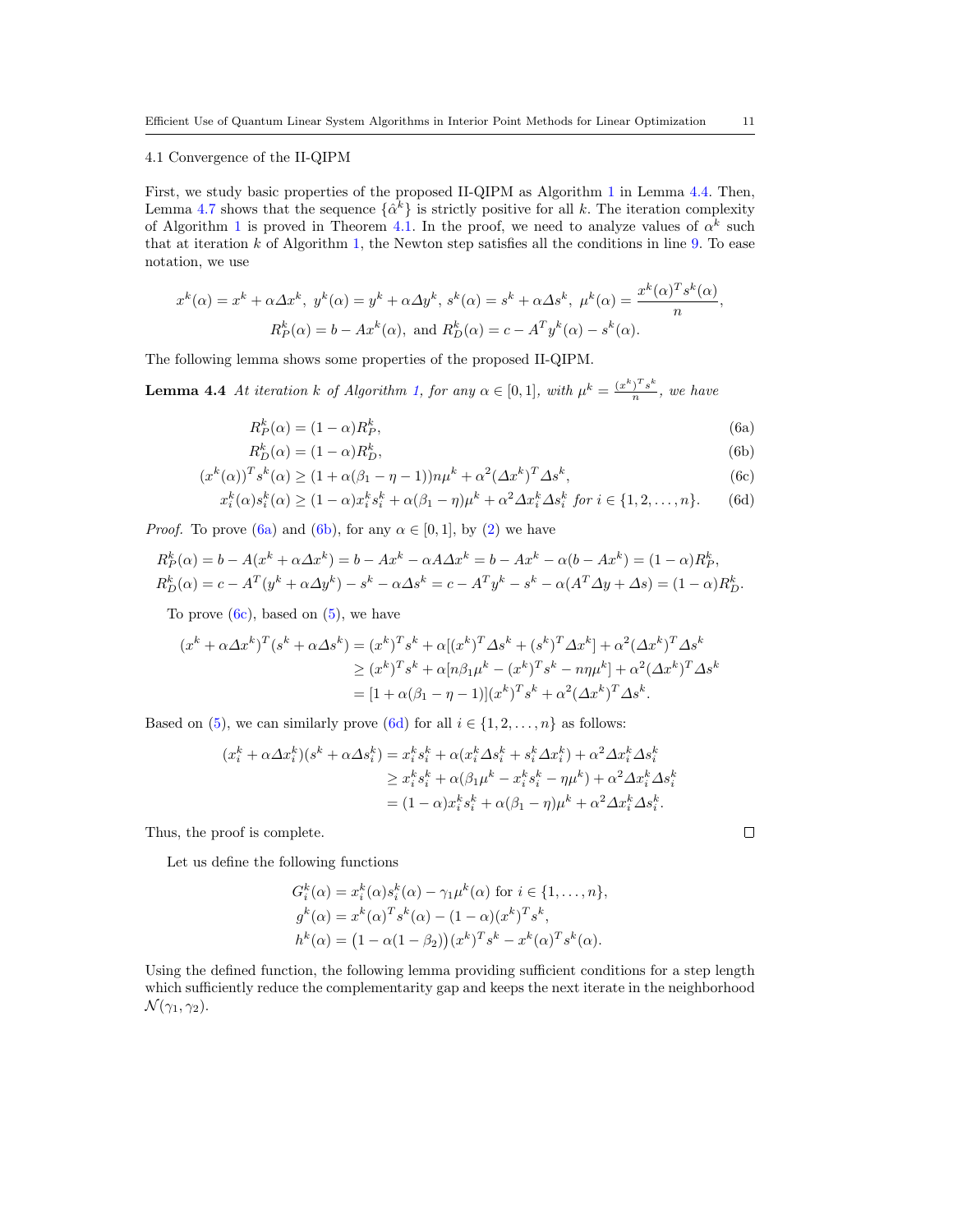**Lemma 4.5** For step length  $0 < \alpha \leq 1$ , if  $G_i^k(\alpha) \geq 0$ ,  $g^k(\alpha) \geq 0$ , and  $h^k(\alpha) \geq 0$  holds, then  $(x^k(\alpha), y^k(\alpha), s^k(\alpha)) \in \mathcal{N}(\gamma_1, \gamma_2)$  and the Armijo condition

$$
(x^{k} + \alpha \Delta x^{k})^{T} (s^{k} + \alpha \Delta s^{k}) \le (1 - \alpha (1 - \beta_{2})) (x^{k})^{T} s^{k}
$$

holds.

*Proof.* It is easy to verify that that conditions  $G_i^k(\alpha) \geq 0$  and  $g^k(\alpha) \geq 0$  lead to

$$
x_i^k(\alpha)s_i^k(\alpha) \ge \gamma_1\mu^k(\alpha) \text{ for } i \in \{1, \dots, n\},
$$

$$
(x^k + \alpha \Delta x^k)^T(s^k + \alpha \Delta s^k) \le (1 - \alpha(1 - \beta_2))(x^k)^T s^k,
$$

respectively. Since  $g^k(\alpha) \geq 0$ , i.e.  $x^k(\alpha)^T s^k(\alpha) \geq (1 - \alpha)(x^k)^T s^k$ , we have

$$
\frac{\left\|\left(R_{P}^{k}(\alpha),R_{D}^{k}(\alpha)\right)\right\|}{\left\|(R_{P}^{0},R_{D}^{0})\right\|}=\frac{(1-\alpha)\|(R_{P}^{k},R_{D}^{k})\|}{\left\|(R_{P}^{0},R_{D}^{0})\right\|}\leq \frac{(1-\alpha)\mu^{k}}{\mu^{0}}\leq \frac{\mu^{k}(\alpha)}{\mu^{0}}.
$$

Further, as  $\gamma_2 = \frac{\|(R_P^0, R_D^0)\|}{\mu^0}$ , we can conclude that  $(x^k(\alpha), y^k(\alpha), s^k(\alpha)) \in \mathcal{N}(\gamma_1, \gamma_2)$ .  $\Box$ 

In order to prove polynomial complexity of II-QIPM we need to find a positive lower bound for the step length. The following lemma is bounding some remaining elements to get the step length bound.

**Lemma 4.6** There exist 
$$
0 \le \nu^k = \mathcal{O}(n^2 \mu^k)
$$
 such that  $\left| \Delta x_i^k \Delta s_i^k - \gamma_1 \frac{(\Delta x^k)^T \Delta s^k}{n} \right| \le \nu^k$  for  $i \in \{1, 2, ..., n\}$  and  $|(\Delta x^k)^T \Delta s^k| \le \nu^k$ .

Proof. To prove this lemma, we need to do the following steps

Step 1. finding bound  $C_1 = \mathcal{O}(n\mu^k)$  such that  $\omega \theta^{k-1} || x^k, s^k ||_1 \leq C_1$ 

Step 2. finding bound  $\mathcal{C}_2 = \mathcal{O}(n\sqrt{\mu^k})$  such that  $||D^{-1}\Delta x^k|| \leq \mathcal{C}_2$  and  $||D\Delta s^k|| \leq \mathcal{C}_2$ Step 3. finding bound  $0 \leq \nu^k = \mathcal{O}(n^2 \mu^k)$  such that

$$
|(\Delta x^k)^T \Delta s^k| \le \nu^k \text{ and } \left| \Delta x_i^k \Delta s_i^k - \gamma_1 \frac{(\Delta x^k)^T \Delta s^k}{n} \right| \le \nu^k \text{ for } i \in \{1, 2, \dots, n\}.
$$

**Step 1.** Let us define  $\theta^k = \prod_{i=0}^k (1 - \hat{\alpha}^i)$ . One can verify that

$$
R_P^k = \theta^{k-1} R_p^0, \text{ and } R_D^k = \theta^{k-1} R_D^0. \tag{7}
$$

Based on the definition of  $\mathcal{N}(\gamma_1, \gamma_2)$  and the choice of  $\gamma_2$ , we have

$$
\frac{\|(R_P^k, R_D^k)\|}{\mu^k} \le \frac{\|(R_P^0, R_D^0)\|}{\mu^0},\tag{8}
$$

implying  $\mu^k \geq \theta^{k-1} \mu^0$ . We also define

$$
(\overline{x}^k, \overline{y}^k, \overline{s}^k) = \theta^{k-1}(x^0, y^0, s^0) + (1 - \theta^{k-1})(x^*, y^*, s^*) - (x^k, y^k, s^k),
$$

where,  $(x^*, y^*, s^*) \in \mathcal{PD}^*$ . One can verify that

$$
A^T \bar{y}^k + \bar{s}^k = 0,
$$
  

$$
A\bar{x}^k = 0.
$$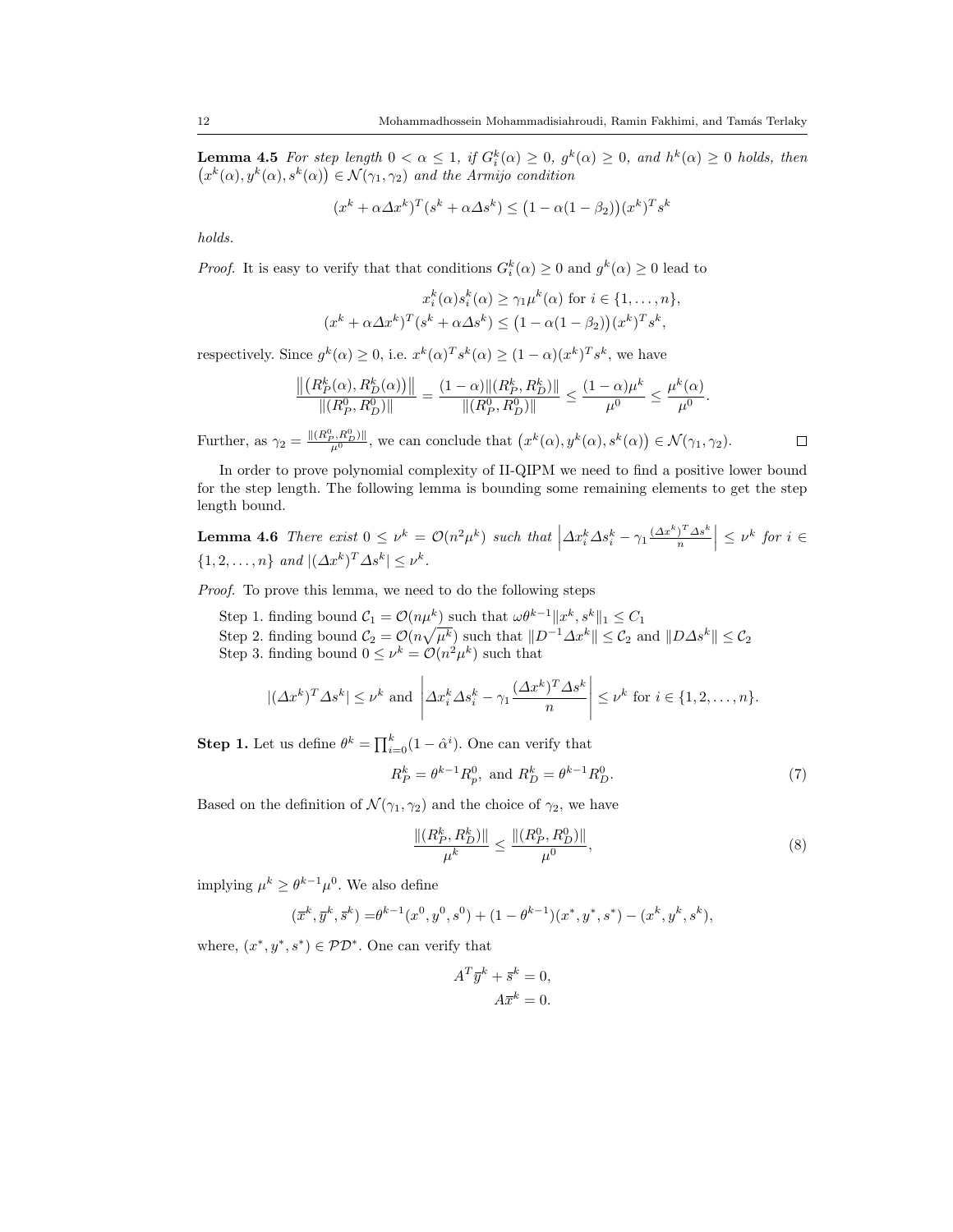Since  $\bar{s}^k$  is in the row space of A and  $\bar{x}^k$  is in the null space of A, we have  $(\bar{x}^k)^T \bar{s}^k = 0$ , or equivalently,

$$
[\theta^{k-1}x^0 + (1 - \theta^{k-1})x^* - x^k]^T [\theta^{k-1}s^0 + (1 - \theta^{k-1})s^* - s^k] = 0.
$$

Since  $(x^*, s^*, x^k, s^k) \ge 0$ ,  $x^*s^* = 0$ , and  $(x^0, s^0) = \omega e$ , we can write

$$
[\theta^{k-1}x^{0} + (1 - \theta^{k-1})x^{*} - x^{k}]^{T}[\theta^{k-1}s^{0} + (1 - \theta^{k-1})s^{*} - s^{k}] = 0,
$$
\n
$$
(\theta^{k-1})^{2}(s^{0})^{T}x^{0} + \theta^{k-1}(1 - \theta^{k-1})[(s^{0})^{T}x^{*} + (s^{*})^{T}x^{0}] + (s^{k})^{T}x^{k} \geq \theta^{k-1}[(s^{0})^{T}x^{k} + (x^{0})^{T}s^{k}],
$$
\n
$$
(10)
$$
\n
$$
(\theta^{k-1})^{2}n\mu^{0} + 2\theta^{k-1}(1 - \theta^{k-1})n\mu^{0} + (s^{k})^{T}x^{k} \geq \theta^{k-1}\omega[(e)^{T}x^{k} + (e)^{T}s^{k}],
$$
\n
$$
(11)
$$
\n
$$
\theta^{k-1}n\mu^{k} + 2(1 - \theta^{k-1})\mu^{k} + n\mu^{k} \geq \theta^{k-1}\omega||x^{k}, s^{k}||_{1}.
$$
\n
$$
(12)
$$

Inequality (11) is obtained by using  $(x^0, s^0) = \omega e$  and  $||(x^*, s^*)||_{\infty} \leq \omega$ , and the last inequality is obtained by using (7). Thus,  $C_1 = \mathcal{O}(n\mu^k)$ .

Step 2. In this step we define

$$
(\overline{x}^k, \overline{y}^k, \overline{s}^k) = (\Delta x^k, \Delta y^k, \Delta s^k) + \theta^{k-1}(x^0, y^0, s^0) - \theta^{k-1}(x^*, y^*, s^*),
$$

where,  $(x^*, y^*, s^*) \in \mathcal{PD}^*$ . Similar to Step 1, one can verify that

$$
A^T \overline{y}^k + \overline{s}^k = 0,
$$
  
\n
$$
A\overline{x}^k = 0,
$$
  
\n
$$
(\overline{x}^k)^T \overline{s}^k = 0.
$$

Consequently, one can verify

$$
||D^{-1}(\Delta x^k + \theta^{k-1}(x^0 - x^*)) + D(\Delta s^k + \theta^{k-1}(s^0 - s^*))||
$$
  
= 
$$
||D^{-1}(\Delta x^k + \theta^{k-1}(x^0 - x^*))|| + ||D(\Delta s^k + \theta^{k-1}(s^0 - s^*))||
$$
  

$$
\leq ||(XS)^{-1/2}||(||XSe - \beta_1\mu^k e|| + \eta\mu^k) + \theta^{k-1}||D^{-1}(x^0 - x^*))|| + \theta^{k-1}||D(s^0 - s^*)||.
$$

Now, we have

$$
||D^{-1} \Delta x^{k}|| \le ||(XS)^{-1/2}||(||XSe - \beta_1 \mu^k e|| + \eta \mu^k) + 2\theta^{k-1}||D^{-1}(x^0 - x^*))|| + 2\theta^{k-1}||D(s^0 - s^*)||.
$$

According to pages 116-118 of [38], we can derive the following inequalities:

$$
||(XS)^{-1/2}|| \le \frac{1}{\sqrt{\gamma_1}\sqrt{\mu^k}},
$$
  

$$
||XSe - \beta_1\mu^k e|| \le n\mu^k,
$$
  

$$
\theta^{k-1}||D^{-1}(x^0 - x^*))|| + \theta^{k-1}||D(s^0 - s^*)|| \le \theta^{k-1}||x^k, s^k||_1||(XS)^{-1/2}||\max(||x^0 - x^*||, ||s^0 - s^*||)
$$
  

$$
\le \frac{\omega\theta^{k-1}||x^k, s^k||_1}{\sqrt{\gamma_1}\sqrt{\mu^k}} \le \frac{C_1}{\sqrt{\gamma_1}\sqrt{\mu^k}}.
$$

Thus,  $||D^{-1}\Delta x^k|| \le \frac{n\mu^k + n\mu^k + C_1}{\sqrt{n}\sqrt{\mu^k}} = C_2$ , where  $C_2 = \mathcal{O}(n\sqrt{\mu^k})$ . We can similarly show that  $||D\Delta s^k|| \leq C_2.$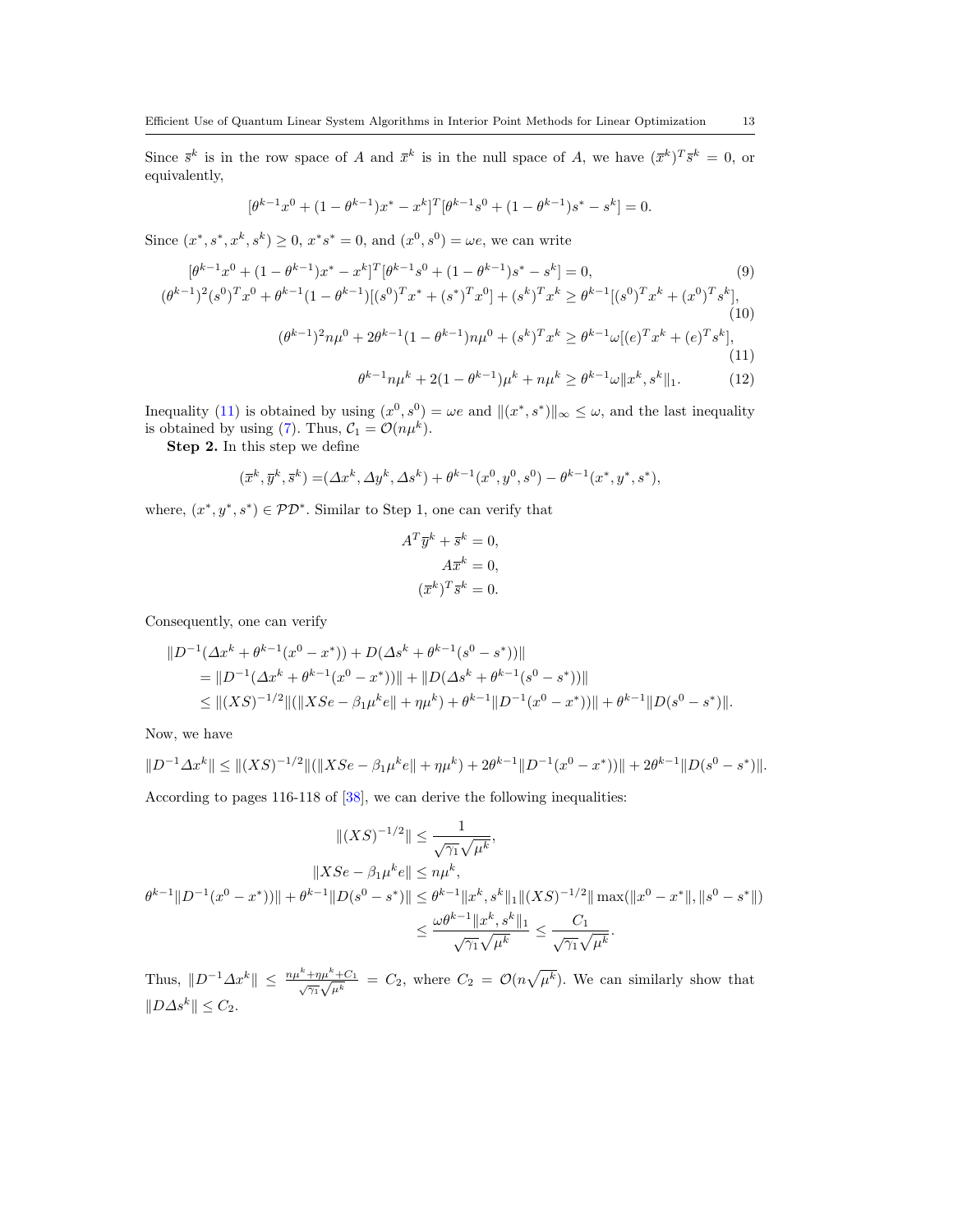$\Box$ 

Step 3. Based on Steps 1 and 2, we have

$$
(\Delta x^k)^T \Delta s^k \le ||D^{-1} \Delta x^k|| ||D\Delta s^k|| \le \mathcal{C}_2^2,
$$
  

$$
|\Delta x_i^k \Delta s_i^k| \le ||D^{-1} \Delta x^k|| ||D\Delta s^k|| \le \mathcal{C}_2^2,
$$
  

$$
\left|\Delta x_i^k \Delta s_i^k - \gamma_1 \frac{(\Delta x^k)^T \Delta s^k}{n}\right| \le (1 + \frac{\gamma_1}{n})\mathcal{C}_2^2 \le 2\mathcal{C}_2^2.
$$

Thus,  $\nu^k = 2C_2^2 = \mathcal{O}(n^2 \mu^k)$ .

In the next lemma, we present a strictly positive lower bound for  $\hat{\alpha}^k$ . In the proof, we use parameters  $\delta_1$ ,  $\delta_2$ , and  $\delta_3$  defined as follows:

$$
\delta_1 = \frac{(1 - \gamma_1)(\beta_1 - \eta)}{n} > 0, \quad \delta_2 = \beta_1 - \eta > 0, \quad \delta_3 = \beta_2 - \beta_1 + \eta > 0. \tag{13}
$$

**Lemma 4.7** At line  $9$  of Algorithm 1, at iteration  $k$ , we have

$$
\hat{\alpha}^k \ge \tilde{\alpha}^k \coloneqq \min\left\{1, \ \ \min\{\delta_1, \delta_2, \delta_3\} \frac{(x^k)^T s^k}{\nu^k}\right\} > 0.
$$

*Proof.* It is enough to show that the conditions of Lemma 4.5 hold for all  $\alpha \in [0, \tilde{\alpha}^k]$ . Based on Lemma 4.4, for any  $\alpha \in [0, \tilde{\alpha}^k]$ , we have

$$
G_i^k(\alpha) = (x_i^k + \alpha \Delta x_i^k)(s_i^k + \alpha \Delta s_i^k) - \gamma_1 \frac{(x^k + \alpha \Delta x^k)^T (s^k + \alpha \Delta s^k)}{n}
$$
(14a)  
=  $(1 - \alpha)x_i^k s_i^k + \alpha(\beta_1 - \eta)\mu^k + \alpha^2 \Delta x_i^k \Delta s_i^k - \gamma_1 \frac{(1 + \alpha(\beta_1 - \eta - 1))(x^k)^T s^k + \alpha^2 (\Delta x^k)^T \Delta s^k}{n}$ (14b)  
>  $2^2 (\Delta x^k \Delta s^k - \gamma_1 (\Delta x^k)^T \Delta s^k) + (1 - \alpha)(x^k s^k - \gamma_1 (\Delta x^k)^T s^k) + \alpha(\beta - \alpha)(1 - \alpha)w^k$ (14b)

$$
\geq \alpha^2 \left(\Delta x_i^k \Delta s_i^k - \frac{\gamma_1}{n} (\Delta x^k)^T \Delta s^k\right) + (1 - \alpha) \left(x_i^k s_i^k - \frac{\gamma_1}{n} (x^k)^T s^k\right) + \alpha (\beta_1 - \eta) (1 - \gamma_1) \mu^k
$$
\n(14c)

$$
\geq -\alpha^2 \nu^k + \alpha \delta_1(x^k)^T s^k \geq \alpha (\delta_1(x^k)^T s^k - \nu^k \tilde{\alpha}^k) \geq 0.
$$
\n(14d)

Equality  $(14b)$  follows from equation  $(6a)$  of Lemma 4.4, and inequality  $(14d)$  is due to the definition of  $\tilde{\alpha}^k$  and the neighborhood  $\mathcal{N}(\gamma_1, \gamma_2)$ . Similarly, we show that  $g_i^k(\alpha) \geq 0$  as

$$
g_i^k(\alpha) = x^k(\alpha)^T s^k(\alpha) - (1 - \alpha)(x^k)^T s^k
$$
  
\n
$$
\geq (1 + \alpha(\beta_1 - \eta - 1))(x^k)^T s^k + \alpha^2 (\Delta x^k)^T \Delta s^k - (1 - \alpha)(x^k)^T s^k
$$
  
\n
$$
\geq \alpha(\beta_1 - \eta)(x^k)^T s^k - \alpha^2 \nu^k
$$
  
\n
$$
\geq \alpha \delta_2 (x^k)^T s^k - \alpha^2 \nu^k
$$
  
\n
$$
\geq \alpha (\delta_2 (x^k)^T s^k - \nu^k \tilde{\alpha}^k) \geq 0.
$$

Again, by (6c) of Lemma 4.4, we have for all  $\alpha \in [0, \tilde{\alpha}^k]$ 

$$
h^{k}(\alpha) = (1 - \alpha(1 - \beta_{2}))(x^{k})^{T} s^{k} - (x^{k} + \alpha \Delta x^{k})^{T} (s^{k} + \alpha \Delta s^{k})
$$
  
\n
$$
= (1 - \alpha(1 - \beta_{2}))(x^{k})^{T} s^{k} - (1 + \alpha(\beta_{1} - \eta - 1))(x^{k})^{T} s^{k} - \alpha^{2} (\Delta x^{k})^{T} \Delta s^{k}
$$
  
\n
$$
\geq \alpha(\beta_{2} - \beta_{1} + \eta)(x^{k})^{T} s^{k} - \alpha^{2} \nu^{k}
$$
  
\n
$$
\geq \alpha \delta_{3}(x^{k})^{T} s^{k} - \alpha^{2} \nu^{k}
$$
  
\n
$$
\geq \alpha(\delta_{3}(x^{k})^{T} s^{k} - \nu^{k} \tilde{\alpha}^{k}) \geq 0.
$$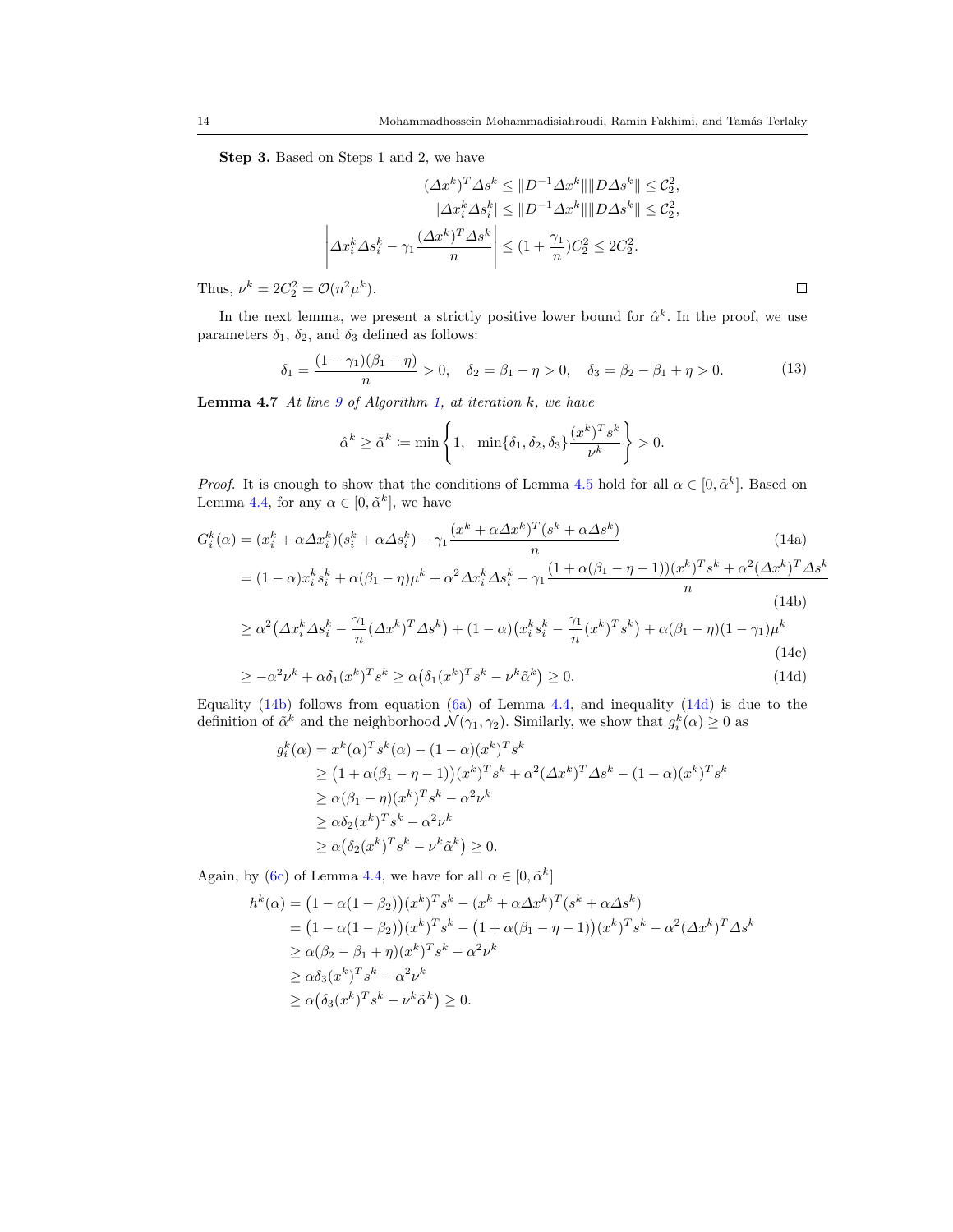We showed that for all  $\alpha \in [0, \tilde{\alpha}^k]$ , all the conditions of Lemma 4.5 hold. Thus, we can conclude that  $\tilde{\alpha}^k \leq \hat{\alpha}^k$  and the proof is complete.  $\Box$ 

By Lemma 4.7, we have a strictly positive lower bound for step length  $\tilde{\alpha}^k$  to remain in the neighborhood of the central path while we decrease the optimality gap. In what follows, using the results of the previous lemmas, we establish the complexity of the Algorithm 1.

**Theorem 4.1** If Algorithm 1 does not terminate in line 11, then it reaches a  $\zeta$ -optimal solution in at most  $\mathcal{O}(n^2 \log \frac{1}{\zeta})$  iterations.

Proof. Based on Lemma 4.7, we have

$$
\hat{\alpha}^k \geq \alpha^k \geq \alpha^L \coloneqq \min\left\{1, \min\left\{\delta_1, \delta_2, \delta_3\right\} \frac{n\mu^k}{\nu^k}\right\} \in (0,1].
$$

Hence, by the definition of the neighborhood, we have

$$
(x^{k})^{T}s^{k} \le (1 - \alpha^{L}(1 - \beta_{2}))^{k}(x^{0})^{T}s^{0}.
$$

This implies that  $\lim_{k\to\infty} (x^k)^T s^k = 0$ . Thus, the algorithm terminates in finite number of steps. The algorithm stops when

$$
\mu^k \le \left(1 - \alpha^L (1 - \beta_2)\right)^k \mu^0 \le \zeta \mu^0.
$$

By the definition of  $\alpha^L$  and Lemma 4.6, we have  $\frac{1}{\alpha^L} = \mathcal{O}(n^2)$ . We can conclude that  $k =$  $\mathcal{O}(n^2 \log \frac{1}{\zeta})$ . The proof is complete.

Remark 4.1 The sequences of  $\{\mu^k\}$ , primal infeasibility  $\{\|Ax^k - b\|\}$ , and dual infeasibility  ${||A^T y^k + s^k - c||}$ , generated by II-QIPM, converge linearly to zero.

Remark 4.2 Based on Theorem 3.1, we can calculate an exact solution by a rounding procedure if

$$
\mu_k \le \zeta \mu^0 \le 2^{-2L}, \text{ and } \zeta \le 2^{-4L}
$$

.

Consequently, the iteration complexity of II-QIPM for finding an exact solution is  $\mathcal{O}(n^2L)$ .

In the next section, we provide the total time complexity of II-QIPM.

### 4.2 Total time complexity of the II-QIPM

As discussed in Lemma 4.3, we need to solve the NES at each iteration of the II-QIPM by subsequent application of QLSA and QTA, which requires  $\tilde{\mathcal{O}}(mn^{1.5} \frac{\kappa_E^k ||\hat{\sigma}^k|| ||E^k||_F}{\sqrt{\mu^k}})$  computational cost. We can calculate the total time complexity of the II-QIPM as the product of the complexity of the QLSA and the number of iterations of the II-QIPM. The computational cost of the QLSA depends on  $\kappa_E^k$ ,  $\|\hat{\sigma}^k\|$ ,  $\|E^k\|_F$ , and  $\mu^k$  which change through the algorithm. In the following theorem, we bound them properly and obtain the detailed total time complexity of the proposed II-QIPM algorithm.

Theorem 4.2 The total time complexity of the proposed II-QIPM with QLSA by Chakraborty et al.  $[9]$  and QTA by Van Apeldoorn et al.  $[36]$  is

$$
\tilde{\mathcal{O}}\bigg(n^2\log \frac{1}{\zeta}\Big[n^2+\Big(\frac{n\kappa_{\hat{A}}\|\hat{A}\|_F}{\zeta^3}\Big)\frac{m\sqrt{n}(\|\hat{A}\|+\|\hat{b}\|)}{\zeta^2}\Big]\bigg).
$$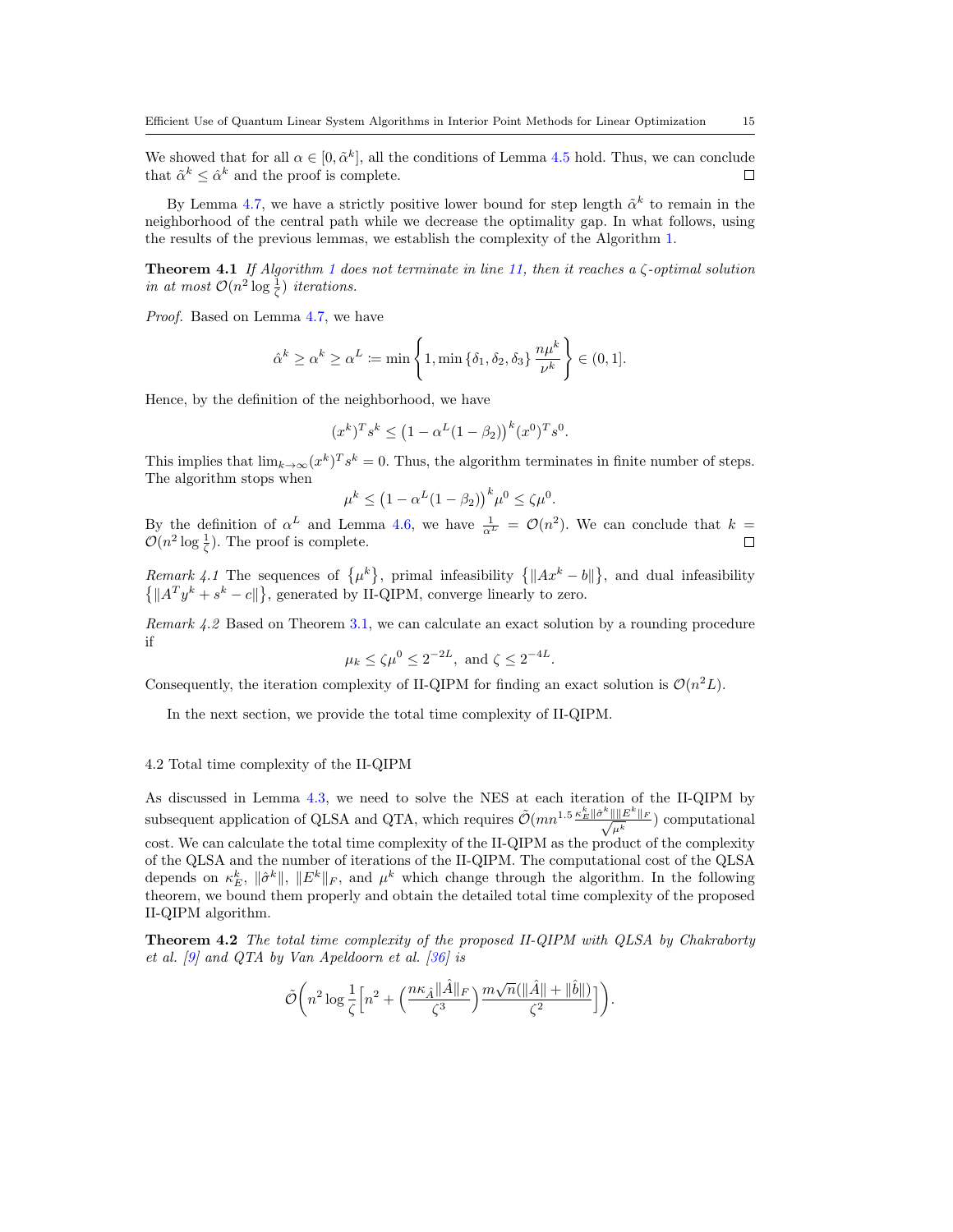Proof. To establish the total time complexity of II-QIPM, we need to analyze how the matrices  $M^k$  and  $E^k$  evolve through the iterations. As in [32], considering the optimal partition B and N, we have

$$
\frac{x_i^k}{s_i^k} = \mathcal{O}(\frac{1}{\mu^k}) \to \infty \text{ for } i \in B \quad \text{and} \quad \frac{x_i^k}{s_i^k} = \mathcal{O}(\mu^k) \to 0 \text{ for } i \in N. \tag{15}
$$

Appropriate bounds are provided in the following results.

- (i) Based on Theorem 4.1, we have at the termination  $\frac{1}{\mu^k} = \mathcal{O}(\zeta^{-1})$  and  $\mu^k \leq \mathcal{O}(\mu^0) = \mathcal{O}(\omega^2)$ .
- (ii) Since  $||E^k||_F \le ||(D^k)^{-1}||_F||\hat{A}||_F||D^k||_F$ , and  $||D^k||_F = \mathcal{O}(\sqrt{\frac{n}{\mu^k}}) = \mathcal{O}(\sqrt{\frac{n}{\zeta}})$  by (15). Similarly,  $||(D^k)^{-1}||_F = \mathcal{O}(\sqrt{\frac{n}{\zeta}}),$  and we have  $||E^k||_F = \mathcal{O}(\frac{n}{\zeta}||\hat{A}||_F).$
- (iii) Let  $\kappa_{\hat{A}}$  be the condition number of  $\hat{A}$ . Using (15), we have  $\kappa_E^k = \mathcal{O}(\zeta^{-2} \kappa_{\hat{A}})$ .
- (iv) In time complexity of II-QIPM, we also have  $\frac{\|\sigma^k\|}{\mu^k}$  coming from precision of QLSA and QTA. We can easily verify that

$$
\frac{\|\hat{\sigma}^k\|}{\mu^k} \le \frac{\|(D^k)^{-1}\|}{\mu^k} (\|\hat{b}\| + \|\hat{A}X^k(S^k)^{-1}\| \|c - A^T y^k - s^k\| + \beta_1 \|\mu^k \hat{A}(S^k)^{-1} e\|)
$$
  

$$
\le \frac{\|(D^k)^{-1}\|}{\mu^k} (\|\hat{b}\| + \|\hat{A}X^k(S^k)^{-1}\| \frac{\mu^k}{\gamma_1 \mu^0} \|R_D^0\| + \|\hat{r}^k\| + \beta_1 \|\hat{A}(S^k)^{-1} e\| \mu^k).
$$

Since  $\frac{\|R_{D}^{0}\|}{\mu^{0}} = \mathcal{O}(\frac{\|c\|+\sqrt{n}\omega}{\omega^{2}})$  is small number due to  $\omega = 2^{L}$ , we can get bounds  $\frac{1}{\epsilon_{QLSP}} =$  $\mathcal{O}(\frac{\|\sigma^k\|}{\mu^k}) = \mathcal{O}(\frac{\|\hat{A}\|+\|\hat{b}\|}{\zeta^2}), \text{ and } \frac{1}{\epsilon_{QLSA}} = \frac{1}{\epsilon_{QTA}} = \mathcal{O}(\frac{\|\hat{A}\|+\|\hat{b}\|}{\zeta^2}).$ 

(v) Based on Lemma 4.3, the complexity of QLSA by Chakraborty et al. [9] for building and solving the NES is

$$
\tilde{\mathcal{O}}\big( \frac{n\kappa_{\hat{A}}\|\hat{A}\|_F}{\zeta^3} \big).
$$

In addition, The complexity of QTA by Van Apeldoorn et al. [36] for solving the NES is

$$
\mathcal{O}(\frac{m\sqrt{n}(\|\hat{A}\|+\|\hat{b}\|)}{\zeta^2}).
$$

Thus, the detailed time complexity of the proposed II-QIPM with QLSA by Chakraborty et al. [9] and QTA by Van Apeldoorn et al. [36] is

$$
\tilde{\mathcal{O}}\bigg(n^2\log\frac{1}{\zeta}\Big[n^2+\Big(\frac{n\kappa_{Anat}\|\hat{A}\|_F}{\zeta^3}\Big)\frac{m\sqrt{n}(\|\hat{A}\|+\|\hat{b}\|)}{\zeta^2}\Big]\bigg).
$$
 (16)

The time complexity can be achieved by multiplying the number of iteration of II-QIPM and the total cost of each iteration, including building and solving it by QLSA+QTA. Thus, the proof is complete.  $\Box$ 

By assuming that  $\|\hat{A}\|_F \ge \|\hat{A}\| \ge \|\hat{b}\|$ , the complexity of II-QIPM can be simplified as

$$
\tilde{\mathcal{O}}\Big(n^{4.5}\zeta^{-5}\|\hat{A}\|_F\kappa_{\hat{A}}\Big). \tag{17}
$$

In the complexity of II-QIPM, the  $\zeta^{-1}$  factors come from bounding the condition number and from QTA. Based on Theorem 3.1,  $\zeta^{-1} = 2^{\mathcal{O}(L)}$  leading to exponential complexity. We discuss how we can solve this and improve the complexity of the algorithm by stopping II-QIPM early, e.g.,  $\zeta = 10^{-2}$ , and using the Iterative Refinement scheme discussed in the Section 5 to improve the precision. In Section 6, we investigate pros and cons of different systems.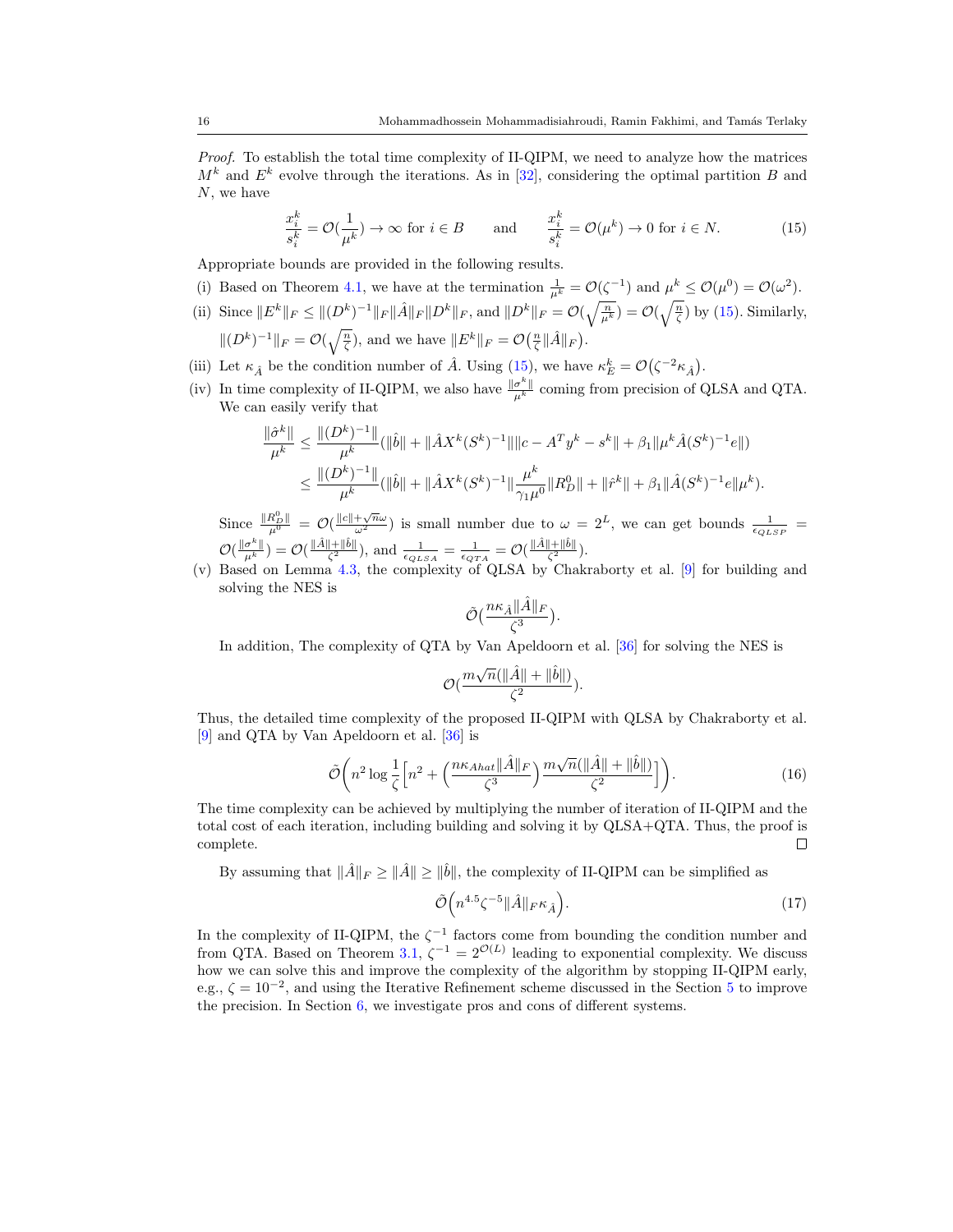Remark 4.3 Some QLSAs, such as Harrow et al. [19] and Childs et al. [11], take advantage of the sparsity of the NES. Consider (MNES), the sparsity of  $\hat{M}^k = \hat{A}X^k(S^k)^{-1}\hat{A}^T$  is independent of  $X^k$  and  $S^k$ . So, let d be the maximum number of nonzero elements in any row or column of the matrix  $\hat{A}\hat{A}^T$ . Since matrix  $\hat{A}$  has two blocks  $\left[I A_{\hat{B}}^{-1} A_{\hat{N}}\right]$ , we have  $d \leq \min\{m, n-m+1\}$ . As matrix  $\hat{A}$  determines the sparsity of matrix  $M^k$ , so we can take advantage of the sparsity structure of matrix  $\hat{A}$ . In case,  $\hat{A}$  is mostly sparse, e.g.,  $n-m \ll m$ , but has a few dense columns, then this structure can be exploited. As described in [1], the sparse part can be separated to solve a sparse linear system by QLSA, and then the use of the Sherman-Morrison-Woodbury [33] formula allows calculating the solution of the original linear system efficiently.

# 5 Iterative Refinement Method

Based on Remark 4.2, we need  $\zeta \leq 2^{-4L}$  to have an exact solution for the LO problem with integer data. The proposed II-QIPM has exponential complexity to find an exact solution. An Iterative Refinement (IR) scheme can be employed to achieve polynomial complexity. By this scheme, a series of LO problems are solved by the II-QIPM with low precision  $\hat{\zeta}$ , e.g.,  $\hat{\zeta} = 10^{-2}$ , and an IR method improves the precision to reach an exact solution. In the classical IPM literature, the IR method by Gleixner et al. [18] and the Rational Reconstruction method by Gleixner and Steffy [17] employed low-precision methods to generate high-precision solution. Here, we adopt the IR method to generate high precision solution that allows the identification of an exact optimal solution. While using only low-precision II-QIPM, Theorem 5.1 is the foundation of IR method.

**Theorem 5.1 (Gleixner et al.** [18]) Let the primal problem (P) be given as (1). For  $\tilde{x} \in \mathbb{R}^n$ and  $\tilde{y} \in \mathbb{R}^m$  and scaling factor  $\nabla > 0$  consider the refining problem  $(\bar{P})$ 

$$
\max\left\{\nabla \bar{c}^T x | Ax = \nabla \bar{b} \text{ and } x \ge 0\right\},\
$$

where  $\bar{c} = c - A^T \tilde{y}$  and  $\bar{b} = b - A\tilde{x}$ . Then  $\bar{x}$  and  $\bar{y}$  are  $\hat{\zeta}$ -optimal solution for problem  $(\bar{P})$  if and only if  $\tilde{x}+\frac{1}{\nabla}$  $\frac{1}{\nabla}\bar{x}$  and  $\tilde{y} + \frac{1}{\nabla}$  $\frac{1}{\nabla} \bar{y}$  are the  $\frac{\hat{\zeta}}{\nabla}$ -optimal solution for problem  $(P)$ .

As presented in Algorithm 2, we use the II-QIPM of Algorithm 1 to solve the refining model and update the solution with an intelligent scaling procedure. Theorem 5.2 shows that a polynomial number of iterations are sufficient to reach an exact optimal solution.

# Algorithm 2 Iterative Refinement (IR-II-QIPM)

Require:  $(A \in \mathbb{Z}^{m \times n}, b \in \mathbb{Z}^m, c \in \mathbb{Z}^n, \hat{\zeta} = 10^{-2}, \zeta = 2^{-2L})$ 1: Choose scaling multiplier  $\rho \in \mathbb{N}$  such that  $\rho > 1$ 2:  $k \leftarrow 0$ 3:  $(x^{*0}, y^{*0}, s^{*0}) \leftarrow$  solve  $(A, b, c)$  using Algorithm 1 with  $\hat{\zeta}$  precision 4: while  $r^k > \zeta$  do 5:  $\pi^k \leftarrow \max\left\{r^k, \frac{1}{\rho \nabla^k}\right\}$ o 6:  $\nabla^k \leftarrow 2^{\lfloor \log(1/\pi_k) \rfloor}$ 7:  $(\hat{x}^k, \hat{y}^k, \hat{s}^k) \leftarrow \textbf{solve}(A, \nabla^k \bar{b}^k, \nabla^k \bar{c}^k)$  using the Algorithm 1 with  $\hat{\zeta}$  precision 8:  $x^{*k+1} \leftarrow x^{*k} + \frac{1}{\sum_{k} k} \hat{x}^k$  and  $y^{*k+1} \leftarrow y^{*k} + \frac{1}{\sum_{k} k} \hat{y}^k$ 9:  $\bar{b}^{k+1} \leftarrow b - Ax^{*k+1}$  and  $\bar{c}^{k+1} \leftarrow c - A^T y^{*k+1}$ 10:  $r^{k+1} \leftarrow \max \left\{ \max_j |\bar{b}_j^{k+1}|, \max_i(-\bar{c}_i^{k+1}), \sum_i |\bar{c}_i^{k+1} x_i^{*k+1}| \right\}$ 11:  $k \leftarrow k + 1$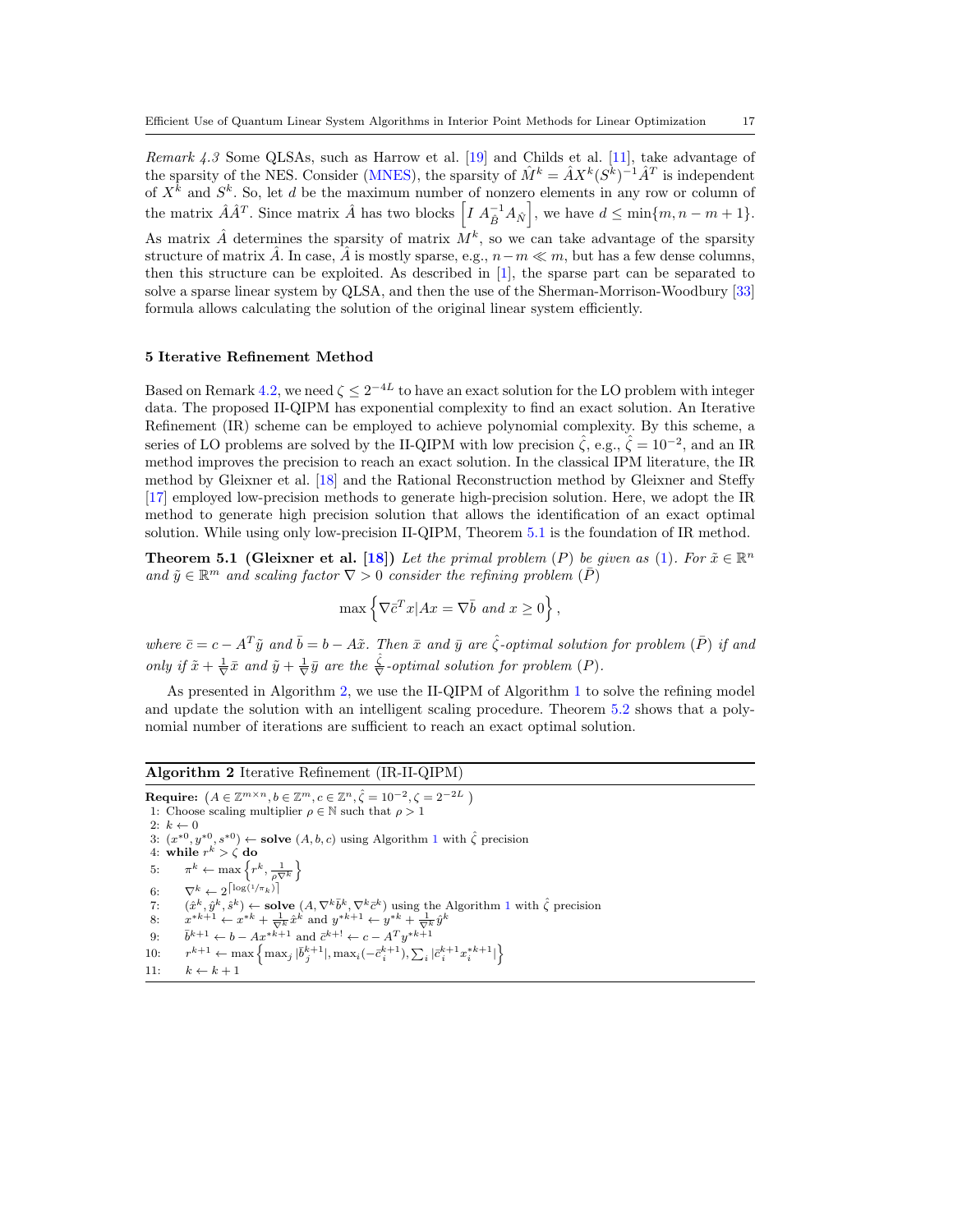**Theorem 5.2 (Corollary 3.6 in [18])** Number of iterations of Algorithm 2 is at most

$$
\left\lceil \frac{\log(\zeta)}{\log(\hat{\zeta})} \right\rceil = \left\lceil \frac{-4L \log(2)}{-2} \right\rceil = \mathcal{O}(L).
$$

One can observe that, except  $\omega$ , all parameters in the complexity of II-QIPM as specified in (17), are constant in all iterations of the IR method . Lemma 5.1 provides an upper bound for  $\omega^k$  at iteration k of the IR method.

**Lemma 5.1** At the k<sup>th</sup> iteration of the IR method, let  $\omega^k \ge \max\{1, \|\hat{x}^{*k}, \hat{s}^{*k}\|_{\infty}\}$  where  $(\hat{x}^{*k}, \hat{y}^{*k}, \hat{s}^{*k})$ is the exact optimal solution of the refining problem  $(A, \nabla^k \bar{b}_{k-1}, \nabla^k \bar{c}_{k-1})$ . Then,  $\omega^k = \mathcal{O}((2\rho)^L)$ .

Proof. From Theorem 5.2 and last line of Algorithm 2, we have

$$
x^* = x_0^* + \sum_{k=1}^{\mathcal{O}(L)} \frac{1}{\nabla^k} \hat{x}^k
$$
, and  $s^* = s_0^* + \sum_{k=1}^{\mathcal{O}(L)} \frac{1}{\nabla^k} \hat{s}^k$ .

Based on Lemma 3.1, we know that  $||x^*, s^*||_{\infty} \leq 2^L$ , then we have  $||\hat{x}^{*k}, \hat{s}^{*k}||_{\infty} \leq \nabla^k 2^L$ .

Based on the procedure of updating the scaling factor in Algorithm 2, we can drive  $\nabla^k =$  $\mathcal{O}(\rho^k)$ . We can conclude that  $\omega^k = \mathcal{O}((2\rho)^L)$ .

In Theorem 5.3, we have the total time complexity of the IR method using the proposed II-QIPM to find an exact optimal solution for LO problems.

**Theorem 5.3** Let  $\hat{\zeta} = 10^{-2}$ , then the total time complexity of finding an exact optimal solution using the IR-II-QIPM Algorithm 1 for solving the LO problem (1) is polynomial with

$$
\tilde{\mathcal{O}}\bigg(n^2L\Big[n^2 + \big(n\kappa_{\hat{A}}\|\hat{A}\|_F\big)n^{1.5}\big(\|\hat{A}\| + \|\hat{b}\|\big)\Big]\bigg),
$$

the arithmetic operations, where  $\hat{A}$  and  $\hat{b}$  are preprocessed A and b.

Proof. The proof comes from combining the result of Theorem 5.2, the total time complexity of the proposed II-QIPM in (16), and Lemma 5.1.  $\Box$ 

Corollary 5.1 The simplified complexity of the proposed IR-II-QIPM using the (MNES) is

 $\mathcal{O}(n^{4.5}L\|\hat{A}\|_F \kappa_{\hat{A}}).$ 

The following section discusses different Newton systems to compare their adaptability in the II-QIPM.

### 6 Different Newton Systems

This section discusses different Newton systems. In Section 4, we proposed an II-QIPM based on solving the NES with  $m \times m$  symmetric positive definite, i.e., with a Hermitian, coefficient matrix which is appropriate for QLSAs. The full Newton system (2) when solved by a QLSA, delivers a solution for

$$
A\Delta x^{k} = b - Ax^{k} + r_{P},
$$
  
\n
$$
A^{T}\Delta y^{k} + \Delta s^{k} = c - A^{T}y^{k} - s^{k} + r_{D},
$$
  
\n
$$
X^{k}\Delta s^{k} + S^{k}\Delta x^{k} = \beta_{1}\mu^{k}e - X^{k}s^{k} + r_{C},
$$
\n(18)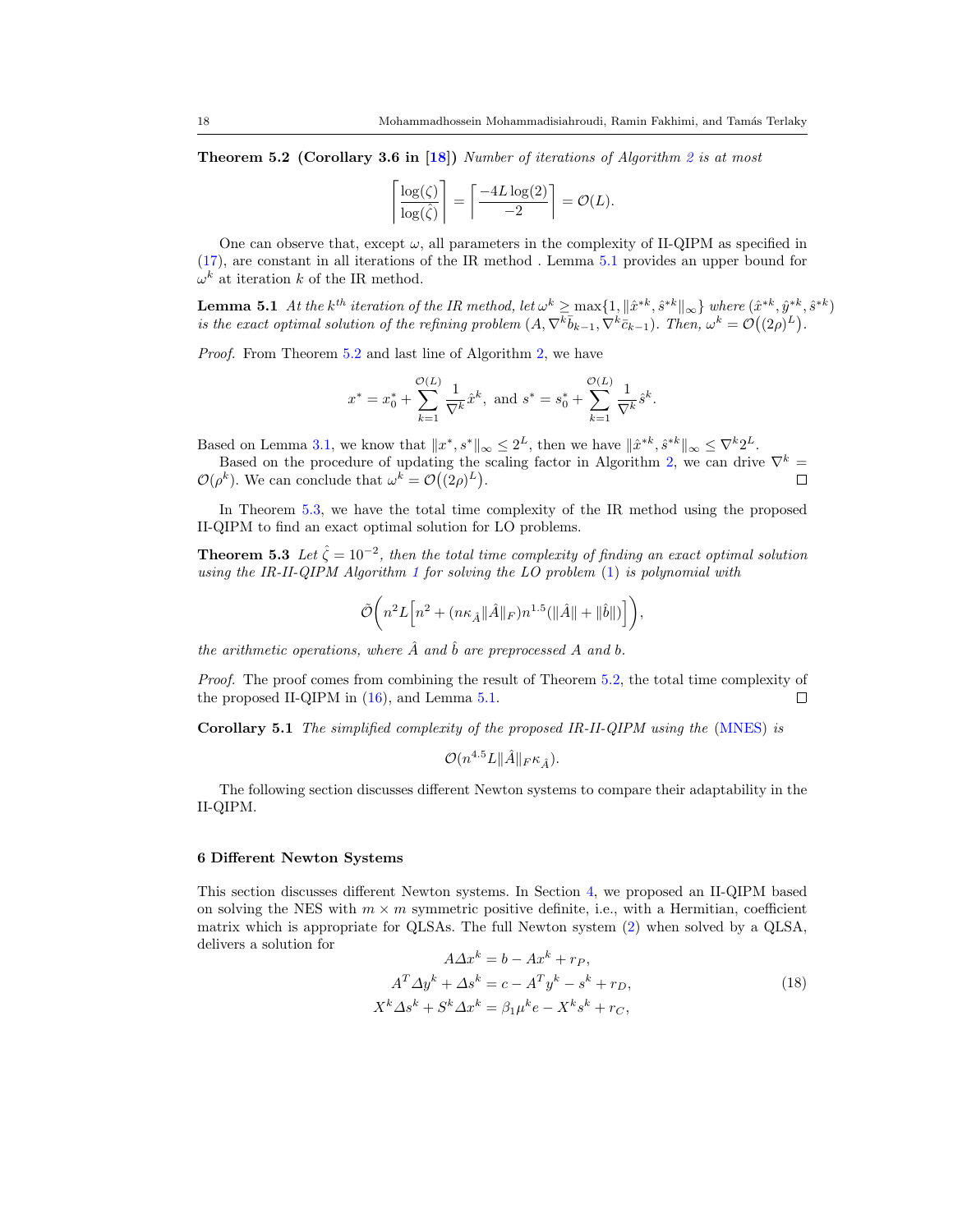where  $(r_P, r_D, r_C)$  are residuals generated by an inexact QLSA coupled with QTA. As discussed earlier, when solving equation (4) classically through the NES, then we have  $r_C = r_D = 0$ . One can easily adapt the proofs of the proposed II-QIPM for the II-QIPM when the full Newton system is solved.

The Augmented system is

$$
A\Delta x^{k} = b - Ax^{k} + r'_{P},
$$
  

$$
A^{T}\Delta y^{k} + X^{k-1}S^{k}\Delta x^{k} = c - A^{T}y^{k} - \beta_{1}\mu^{k}X^{k-1}e + r'_{D}.
$$
 (19)

After solving the Augmented system,  $\Delta s^k$  can be calculated by the last line of system (18). For the Augmented system approach, we have  $r<sub>C</sub> = 0$ . Again, one can redo the convergence proof for the II-QIPM with an Augmented system. The full Newton system and the Augmented system are neither symmetric nor Hermitian. Thus, as an intermediate step, one need the procedure mentioned in Section 2 to make the matrix of the system Hermitian. This increases the size of the linear system. This increased size is not impacting the theoretical complexity of QIPMs significantly.

Table 2 shows that the Augmented system and the full Newton system have better dependence on  $n$  which comes from better bound for the norm of the right-hand side vectors, thus the required scaling has smaller impact on complexity. For the full Newton system and the Augmented system, we build the coefficient matrix in a classical computer with  $\mathcal{O}(n^2)$  complexity. We can not improve it by quantum computing, since we need at least  $\mathcal{O}(n^2)$  to read data from classical computer to encode in quantum. In this respect, the full Newton system has the best complexity. Although the Augmented system has better dependence on  $n$ , its complexity is not polynomial, since the norm of the RHS vector for this system depends on  $\omega$ . The following section uses the II-QIPM with the NES because it has smaller dimension than the other systems and more tractable in current quantum computers and simulators. In the presence of access to large scale reliable quantum computers with large number of Qubits may make the II-QIPMs with the full Newton system more attractive due to its better complexity and better sparsity properties.

|                                                 | Full Newton System                                                             | Augmented System                                                       | NES                                                                                |
|-------------------------------------------------|--------------------------------------------------------------------------------|------------------------------------------------------------------------|------------------------------------------------------------------------------------|
| Size                                            | $2(2n+m)$                                                                      | $2(n+m)$                                                               | m                                                                                  |
| $\frac{\Vert \sigma \Vert}{\Vert \sigma \Vert}$ | $\mathcal{O}(\sqrt{n})$                                                        | $\mathcal{O}\left(\frac{\sqrt{n}\omega}{\epsilon}\right)$              | $\left(\ \hat{A}\ +\ \hat{b}\ \right)$                                             |
| QLSA                                            | $\tilde{\mathcal{O}}\left(\frac{\sqrt{n}\kappa_A^2\ A\ _F}{\epsilon^3}\right)$ | $\tilde{\mathcal{O}}(\frac{\sqrt{n}\kappa_A^2\ A\ _F}{3})$             | $\tilde{\mathcal{O}}(\frac{n\kappa_{\hat{A}}\ \hat{A}\ _F}{2})$                    |
| QTA                                             | $\mathcal{O}((2n+m)\sqrt{n})$                                                  | $\mathcal{O}\left(\frac{(m+n)\sqrt{n}\omega}{n}\right)$                | $\mathcal{O}(\frac{n^{1.5}(\ \AA\ +\ \hat{b}\ )}{2})$                              |
| II-QIPM                                         | $\tilde{\mathcal{O}}\left(n^4\zeta^{-3}  A  _F\kappa_A^2\log(\omega)\right)$   | $\tilde{\mathcal{O}}\left(n^4\zeta^{-4}\ A\ _F\kappa_A^2\omega\right)$ | $\tilde{\mathcal{O}}\!\left(n^{4.5}\zeta^{-5}\ \hat{A}\ _F\kappa_{\hat{A}}\right)$ |
| IR-II-QIPM                                      | $\tilde{\mathcal{O}}(n^4L  A  _F\kappa_A^2)$                                   | $\tilde{\mathcal{O}}(n^4L2^{2L}  A  _F\kappa_A^2)$                     | $\mathcal{\tilde{O}}(n^{4.5}L\ \hat{A}\ _F\kappa_{\hat{A}})$                       |

Table 2: Size and complexity implications of different Newton systems.

#### 7 Numerical Experiments

This section provides numerical results for the proposed II-QIPM using the QISKIT AQUA quantum simulator. Due to the limitation on available Qubits on current quantum computers and simulators, we prefer to use the NES, which has smaller dimension. The numerical results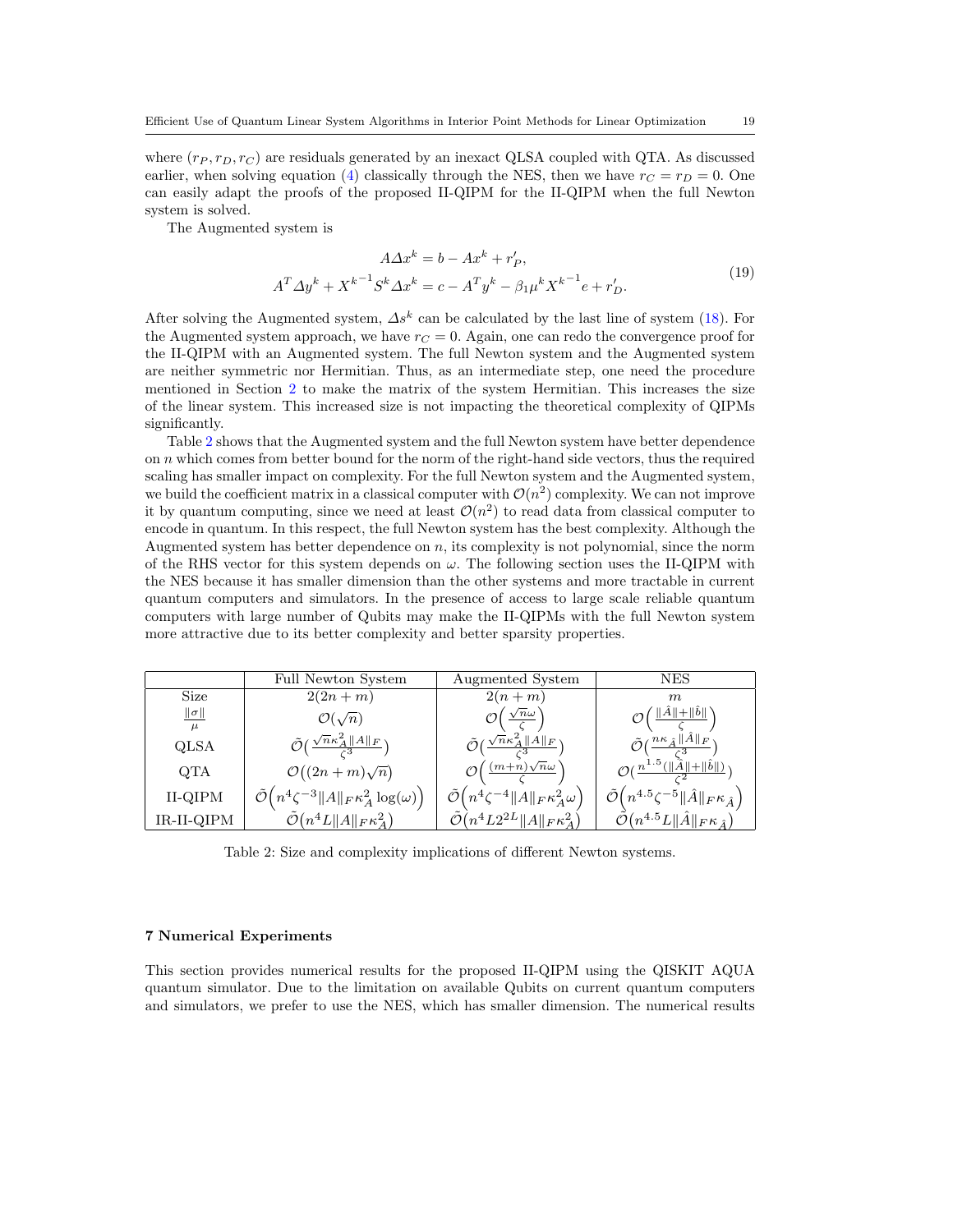are run on a workstation with Dual Intel Xeon $\circledR$  CPU E5-2630 @ 2.20 GHz (20 cores) and 64 GB of RAM. For the computational experiments, we have developed a Python qipm package available for public use  $<sup>1</sup>$ .</sup>

IBM has implemented a QLSA, which is similar to the HHL method, without block-encoding and QRAM. With the current technology, the number of available qubits in gate-based quantum computers is limited to less than one hundred. One of the main issues with quantum computers is that they are not scalable compared to classical computers. Currently, larger  $NISQ<sup>2</sup>$  devices suffer more from the lack of precision. On the other hand, quantum simulator algorithms are computationally expensive. The maximum number of qubits in a quantum simulator is roughly similar to that in an actual quantum computer. The main advantage of using a quantum simulator is that we do not need to handle the noise of NISQ devices. However, we still need to handle a high error level because of insufficient qubits and high cost of QLSA+QTA for finding high quality solutions.

We used two post-processing procedures to improve the performance of the QLSA.

- (i) We first scale the linear system solution such that it satisfies the equality  $||Mz|| = ||\sigma||$ .
- (ii) We also check the sign of the linear system solution by comparing it with its negate.

The condition number increases the solution time. Notably, the dimension of the linear system increases the solution time as a step function since for building the quantum circuit, the dimension of the system must be a power of two, and the simulator expands the system size to the smallest possible power of two. Table 3 presents the number of qubits in quantum circuits for achieving the same precision. The Qiskit simulator error oscillates between zero and the norm of an actual solution. In some cases, the IBM Qiskit simulator fails, and it reports zero vector as a solution. The simulator has a parameter for tuning precision, but the simulator does not obey the predefined precision, and we could not find meaningful trend in precision of the simulator w.r.t condition number of the coefficient matrix and the dimension of the system. In the following sections, we discuss the implementation of our II-QIPM and IR-II-QIPM using the QISKIT simulator of QLSA and evaluate their performance.

|  |  |  | <b>.</b> |  |  |  |
|--|--|--|----------|--|--|--|

Table 3: Size of the circuit for linear systems with different condition numbers.

# 7.1 Evaluation of the II-QIPM

As discussed in Section 2, QLSAs have better dependence on the size of the linear system than classical algorithms. However, insufficiently precise qubits cause a significant error in the solution of a linear system. Here, we use the IBM Qiskit simulator to solve linear systems arising in the proposed II-QIPM. Here, for a fair comparison, we considered those experiments that reached the desired precision. The running time of the quantum computers and quantum simulators is not comparable. Thus, instead of running time, we use the number of iterations as a performance measure.

We use the random instance generator of [30], where the norm of primal and dual solutions is set to two. The norm of the coefficient matrix and the RHS vector are set to one and two,

<sup>1</sup> https://github.com/qcol-lu/qipm

<sup>2</sup> NISQ: Noisy Intermediate Scale Quantum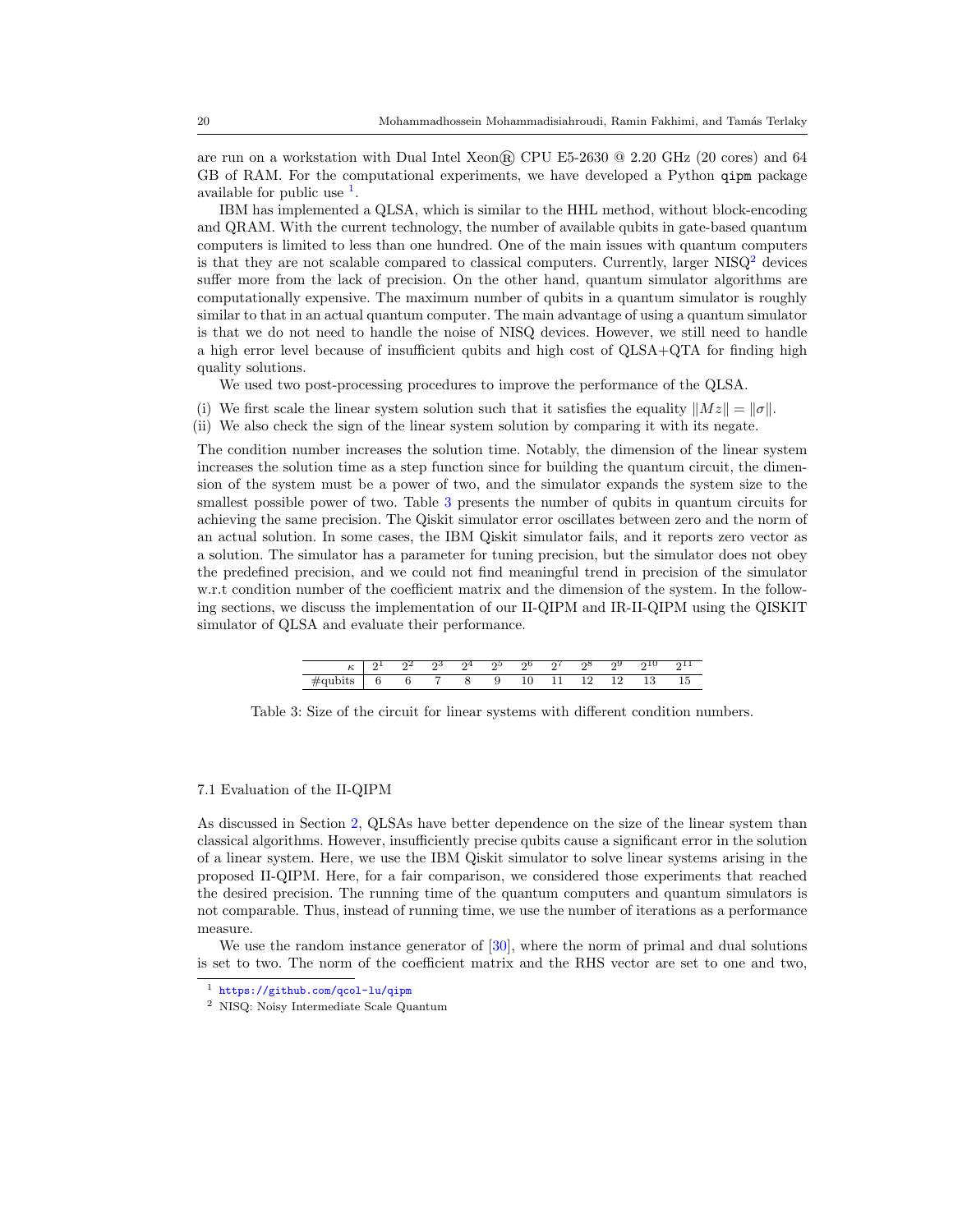respectively. The condition number of the coefficient matrix is set to two. The desired precision of the II-QIPM is equal to 0.1. It is worth noting that we set  $\omega$  to 10.

As illustrated in Figure 1a, the number of iterations quadratically increases by increasing the number of variables. As shown in Figure 1b, it also linearly increases by the negative of the logarithm of the desired precision. It almost linearly increases by the norm of the RHS vector, and  $\omega$  (see Figures 1). As discussed in Section 4.2, the iterations are affected by the error of QLSAs by increasing the norm of the RHS vector, and  $\omega$  as the error of QLSA increases by scaling. In addition, the larger  $\omega$  is, the further away the starting point is from the optimal solution.



Fig. 1: Effect of different characteristics of a LO problem on the number of iterations.

# 7.2 Evaluation of the IR-II-QIPM

Even with smart parameter tuning and prefect implementation, the HHL simulator has limited precision. Here, we analyze the performance of the IR method where combined with the II-QIPM. One important parameter that highly affects the norm of the RHS vector and, consequently, the HHL simulator's error is  $\omega$ . As shown in Figure 1d, as  $\omega$  increases, the number of iterations of the II-QIPM increases as well. On the other hand, as the IR progresses, the norm of a solution of the LO subproblem increases. Thus, we need to set  $\omega$  based on the desired precision. Here, we set  $\omega$  to 1000 to avoid infeasibility report by the proposed II-QIPM.

Figure 2a shows the logarithmic error of IR-II-QIPM for different desired precisions. We set the LO precision to 0.01 to evaluate the effect of the IR on the proposed II-QIPM. Figure 2b illustrates that by using IR, we can reach higher precision. The final precision in both the pure II-QIPM and the IR-II-QIPM is set to 10−<sup>4</sup> . However, we can still not reach the desired precision in half of the instances because of the QLSA's error.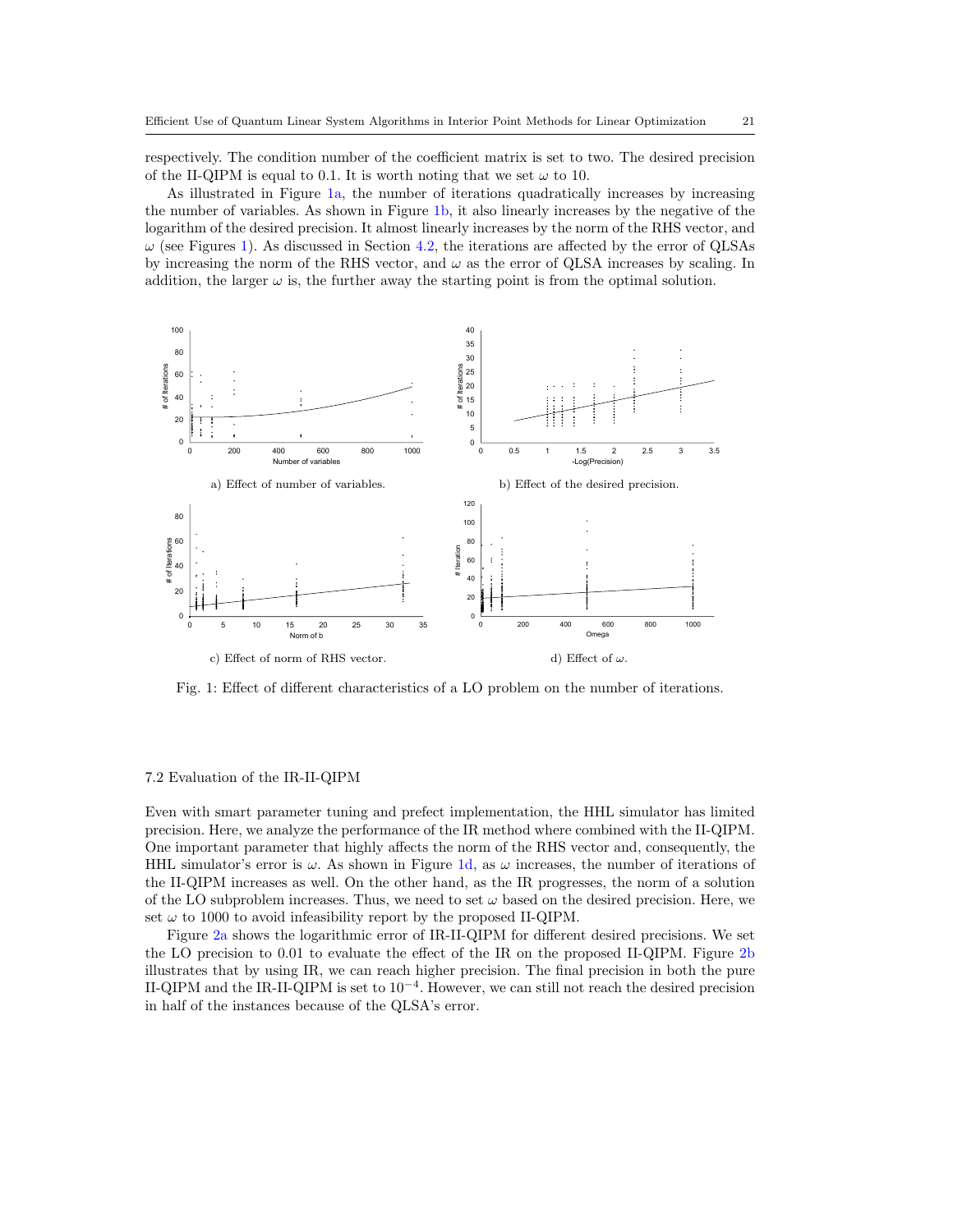

Fig. 2: Obtained precision verses the desired precision on the IR-II-QIPM.

A part of speed up caused by Iterative Refinement is mitigating the condition number effect, since by early stopping QIPMs the condition number of Newton systems are bounded by constant  $\mathcal{O}(\kappa_{\hat{\mathbf{i}}})$ . Figure 3 shows how condition number of the solved linear systems in IR-QIPM is bounded, although the condition number of solved linear systems in QIPM without IR goes to infinity.



Fig. 3: The condition number of linear systems in QIPM and IR-QIPM to get  $10^{-6}$ -precision solution for a primal-degenerate LO with 10 variables and 5 constraints

# 8 Conclusion

This paper analyzes in details the benefits and challenges when developing Quantum Interior Point Methods. Specifically, we analyze the use of QLSAs inside IPMs and present a convergent II-QIPM. Previous papers overlooked that when one use QLSA with QTA, the solution of Newton system is inexact and the Newton system's condition number, goes to infinity as IPMs approach the optimal set. Here, we also adapt an IR method to find an exact solution in polynomial time. After addressing issues in earlier QIPMs, we proved the correctness and convergence of the proposed II-QIPM and analyzed its performance, both theoretically and empirically.

Table 4 compares the best complexity results for IR-II-QIPM with two analogous classical II-IPMs and two QIPMs. The proposed IR-II-QIPM has polynomial complexity, while the other QIPMs cannot find an exact optimal solution in polynomial time. The exponential complexity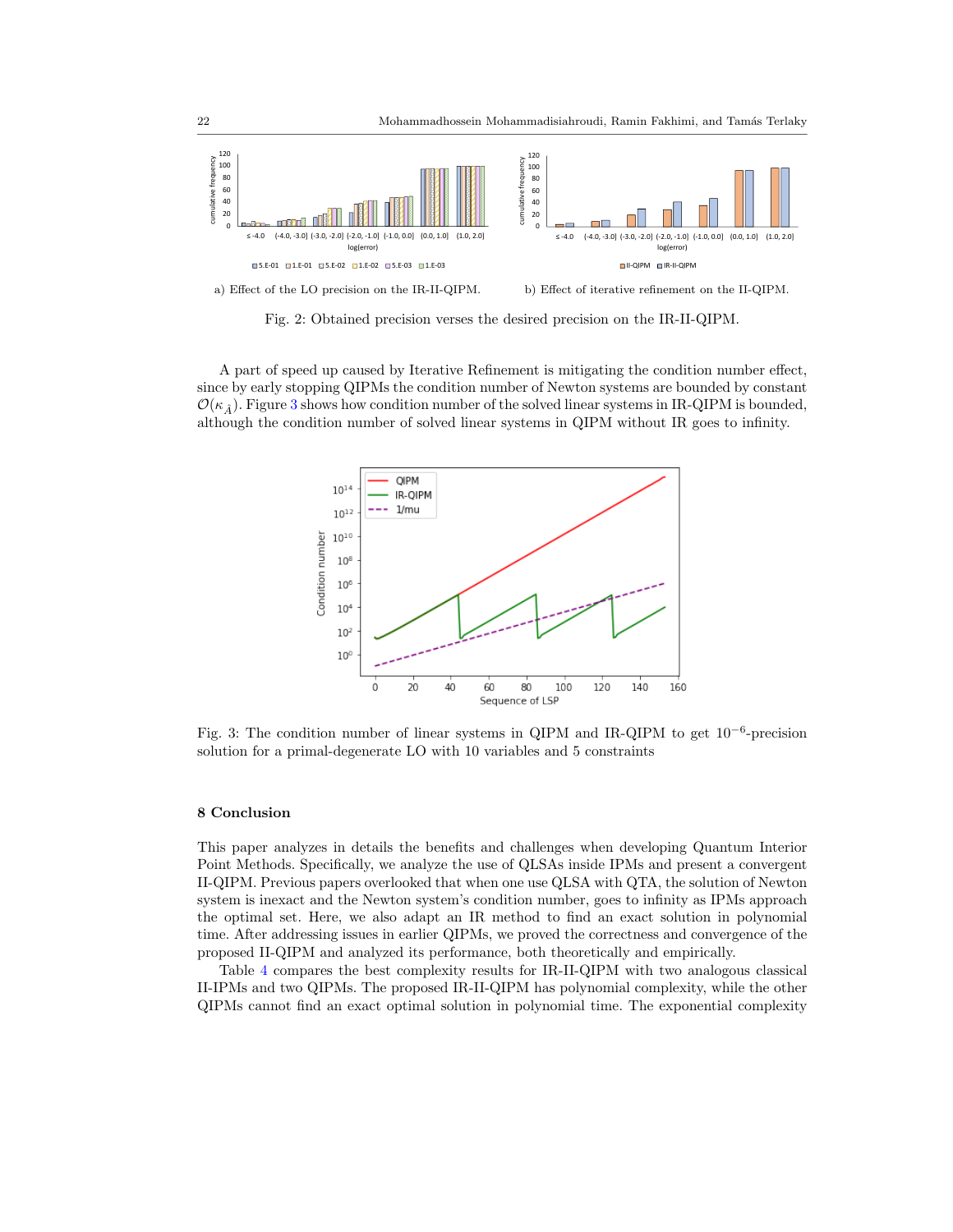| Algorithm            | Simplified Complexity                                     |
|----------------------|-----------------------------------------------------------|
| II-IPM with Cholesky | $\mathcal{O}(n^5L)$                                       |
| II-IPM with CG       | $\mathcal{O}\left(n^4L\kappa_A^22^{4L}\right)$            |
| $QIPM$ of $[22]$     | $\mathcal{O}(n^2L\kappa^32^{4L})$                         |
| $QIPM$ of $[8]$      | $\mathcal{O}\left\langle n^2L\kappa^22^{2L}\right\rangle$ |
| Proposed IR-II-QIPM  | $\tilde{\mathcal{O}}\left(n^4L\kappa_A^2\ A\ _F\right)$   |

Table 4: Time complexity of finding an exact solution

of those QIPMS are caused by QLSA's error and the increasing condition number of the Newton system. Classical II-IPMs with CG method face exponential complexity as well, and some classical papers used preconditioning techniques to reduce the condition number [e.g., 20]. For the first sight, one can get the impression that the other two QIPMs have better complexity, but these time complexities cannot be attained since they only contain the iteration complexity of exact IPMs while these QIPMs solve the Newton system inexactly. They also need appropriate bound for condition number  $\kappa$  and precision  $\epsilon$  based on their setting of QIPMs. To correct the complexity of the QIPMs, at least  $\mathcal{O}(n^{1.5})$  must be added for inexact Newton steps and an appropriate upper bound for QLSAs' error.

The complexity of the proposed IR-II-QIPM has better dependence on  $n$  than its classical counterparts and realistic complexity of its quantum counterparts. Still, the complexity of the proposed method depends on constants  $\kappa_{\hat{A}}$ , and  $||A||_F$ . One may apply scaling and preconditioning techniques for LO problems with large  $\kappa_{\hat{A}}$  to decrease  $\kappa_{\hat{A}}$ . In the literature of preconditioning the NES, [31] used the speculated optimal partition instead of predefined basis  $(\hat{B}, \hat{N})$ . The major problem of this approach is that the cost of calculating the precondition  $A^{-1}_{\hat{B}}$  in each iteration will destroy the quantum speed up in QIPMs. A useful research direction is to explore how to mitigate the condition number and norm of Newton systems with a quantum-friendly approach.

The performance of QIPMs will be improved if faster QTAs and QLSAs are proposed. We can also investigate Inexact-Feasible IPMs that are more adaptable with QLSAs since Feasible IPMs have better complexity than infeasible IPMs. Another direction can be developing pure QIPMs in which all calculations happen in the quantum setting. However, there are some limitations of current NISQ devices that prevent to have a pure QIPM. Such a method would not need QTA inside and so could take advantage of fast QLSAs.

Our computational experiments show that the proposed II-QIPM embedded in the IR scheme and using the QLSA simulator of QISKIT AQUA can solve problems with hundreds of variables to a user-defined precision. However, there is a limitation in the number of constraints, since we can simulate only a limited number of Qubits by a classical computer. Although there are Feasible IPMs with better complexity than the proposed IR-II-QIPM, this paper is a significant step towards using quantum solvers in classical methods correctly and efficiently. We also demonstrated for the first time that LO problems could practically be solved using quantum solvers.

Acknowledgements This work is supported by Defense Advanced Research Projects Agency as part of the project W911NF2010022: The Quantum Computing Revolution and Optimization: Challenges and Opportunities.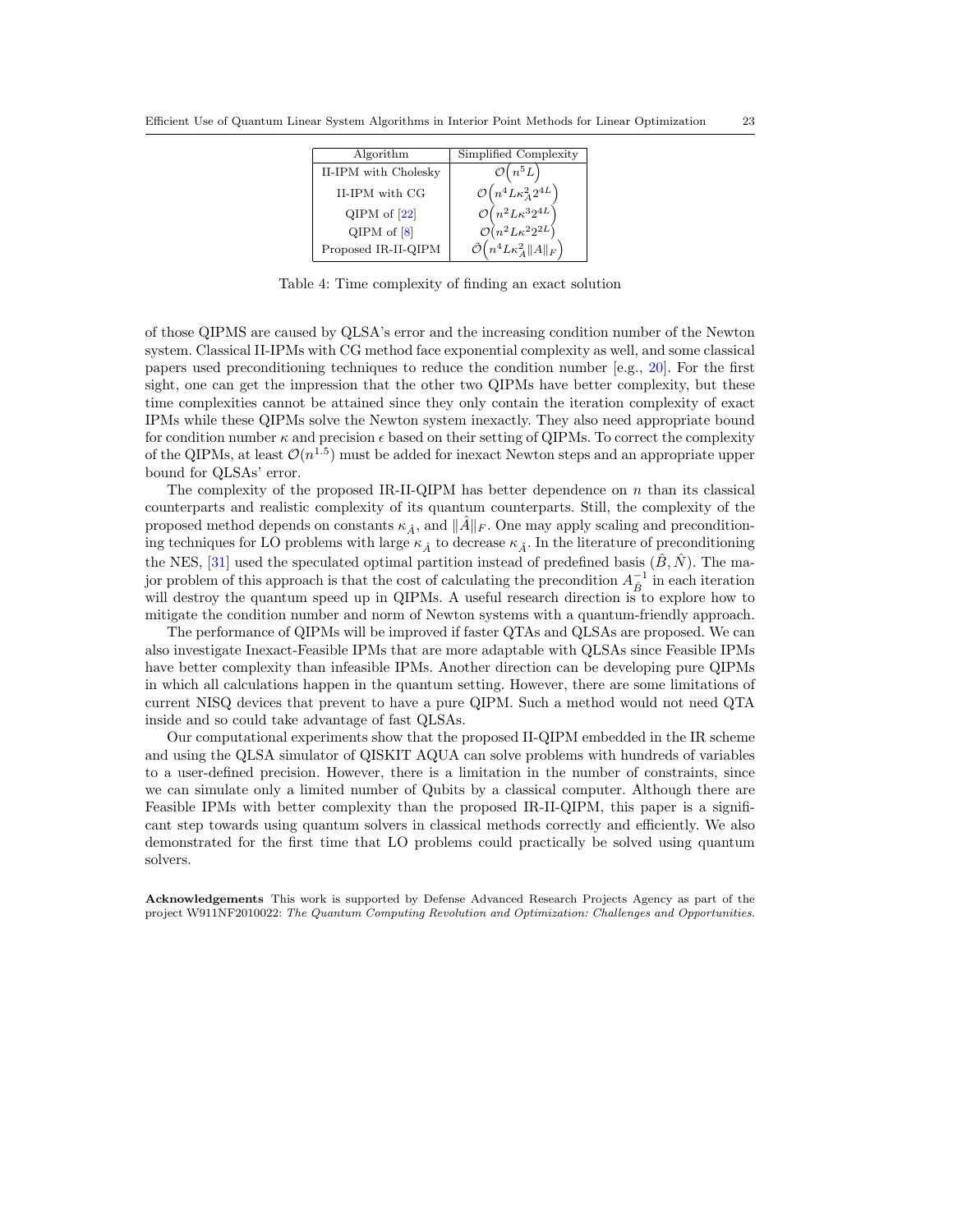# References

- [1] Erling D. Andersen, Cornelis Roos, Tam´as Terlaky, Theodore Trafalis, and Joost P. Warners. "The use of low-rank updates in interior-point methods". Numerical Linear Algebra and Optimization. Science Press, Beijing, China, 2004, pp. 3–14.
- [2] Venansius Baryamureeba and Trond Steihaug. "On the convergence of an inexact primaldual interior point method for linear programming". The Large-Scale Scientific Computing. Ed. by Ivan Lirkov, Svetozar Margenov, and Jerzy Wa´sniewski. Berlin, Heidelberg: Springer Berlin Heidelberg, 2006, pp. 629–637. DOI: 10.1007/11666806\_72.
- [3] Stefania Bellavia. "Inexact interior-point method". Journal of Optimization Theory and Applications 96.1 (1998), pp. 109-121. DOI: 10.1023/A:1022663100715.
- [4] Stefania Bellavia and Sandra Pieraccini. "Convergence analysis of an inexact infeasible interior point method for semidefinite programming". Computational Optimization and Applications 29.3 (2004), pp. 289–313.
- [5] Fernando G.S.L. Brandao and Krysta M Svore. "Quantum speed-ups for solving semidefinite programs". 2017 IEEE 58th Annual Symposium on Foundations of Computer Science (FOCS). IEEE. 2017, pp. 415–426.
- [6] Fernando G. S. L. Brand˜ao, Amir Kalev, Tongyang Li, Cedric Yen-Yu Lin, Krysta M. Svore, and Xiaodi Wu. "Quantum SDP solvers: Large speed-ups, optimality, and applications to quantum learning".  $arXiv$  e-prints (2017). URL: https://bit.ly/3qbCClo.
- [7] Almudena Carrera Vazquez, Ralf Hiptmair, and Stefan Woerner. "Enhancing the quantum linear systems algorithm using Richardson extrapolation".  $arXiv$  e-prints (2020), arXiv– 2009. url: https://arxiv.org/abs/2009.04484.
- [8] Pablo AM Casares and Miguel Angel Martin-Delgado. "A quantum interior-point predictor– corrector algorithm for linear programming". Journal of physics A: Mathematical and Theoretical 53.44 (2020), p. 445305.
- [9] Shantanav Chakraborty, András Gilyén, and Stacey Jeffery. "The power of block-encoded matrix powers: Improved regression techniques via faster Hamiltonian simulation".  $arXiv$ preprint (2018). URL: https://arxiv.org/abs/1804.01973.
- [10] Andrew M Childs. "On the relationship between continuous-and discrete-time quantum walk". Communications in Mathematical Physics 294.2 (2010), pp. 581–603.
- [11] Andrew M. Childs, Robin Kothari, and Rolando D. Somma. "Quantum algorithm for systems of linear equations with exponentially improved dependence on precision". SIAM Journal on Computing 46.6 (Jan. 2017), pp. 1920–1950. DOI: 10.1137/16m1087072.
- [12] George B. Dantzig. Linear Programming and Extensions. Princeton, NJ, USA: Princeton University Press, 1963.
- [13] Danial Dervovic, Mark Herbster, Peter Mountney, Simone Severini, Naïri Usher, and Leonard Wossnig. "Quantum linear systems algorithms: a primer".  $arXiv$  preprint (2018). URL: https://arxiv.org/abs/1802.08227.
- [14] David Deutsch. "Quantum theory, the Church-Turing principle and the universal quantum computer". Proceedings of the Royal Society A: Mathematical, Physical and Engineering Sciences 400.1818 (1985), pp. 97-117. DOI: 10.1098/rspa.1985.0070.
- [15] David Deutsch and Richard Jozsa. "Rapid solution of problems by quantum computation". Proceedings of the Royal Society A: Mathematical, Physical and Engineering Sciences 439.1907 (1992), pp. 553–558. doi: 10.1098/rspa.1992.0167.
- [16] Roland W. Freund, Florian Jarre, and Shinji Mizuno. "Convergence of a class of inexact interior-point algorithms for linear programs". Mathematics of Operations Research 24.1 (1999), pp. 50-71. DOI: 10.1287/moor.24.1.50.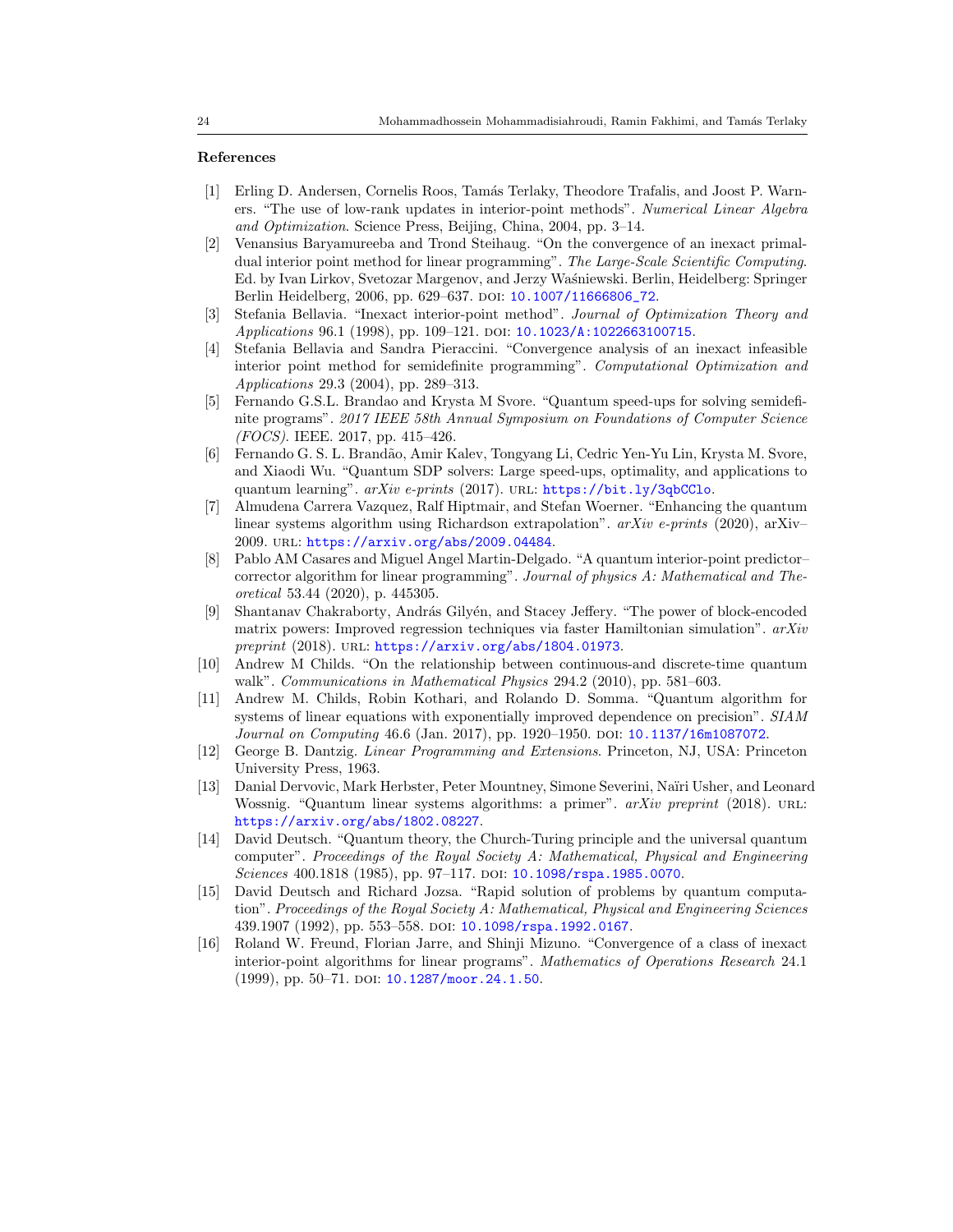- [17] Ambros Gleixner and Daniel E. Steffy. "Linear programming using limited-precision oracles". Mathematical Programming 183.1 (2020), pp. 525–554. doi: 10.1007/s10107-019-  $01444 - 6$ .
- [18] Ambros M. Gleixner, Daniel E. Steffy, and Kati Wolter. "Iterative refinement for linear programming". INFORMS Journal on Computing 28.3 (2016), pp. 449–464. doi: 10.1287/ ijoc.2016.0692.
- [19] Aram W. Harrow, Avinatan Hassidim, and Seth Lloyd. "Quantum algorithm for linear systems of equations". Physical Review Letters  $103.15$  (Oct. 2009). DOI: 10 . 1103/ physrevlett.103.150502.
- [20] Ghussoun Al-Jeiroudi and Jacek Gondzio. "Convergence analysis of the inexact infeasible interior-point method for linear optimization". Journal of Optimization Theory and Applications 141.2 (2009), pp. 231-247. DOI: 10.1007/s10957-008-9500-5.
- [21] Narendra Karmarkar. "A new polynomial-time algorithm for linear programming". Proceedings of the Sixteenth Annual ACM Symposium on Theory of Computing. STOC '84. New York, NY, USA: Association for Computing Machinery, 1984, pp. 302–311. DOI: 10. 1145/800057.808695.
- [22] Iordanis Kerenidis and Anupam Prakash. "A quantum interior point method for LPs and SDPs".  $ACM$  Transactions on Quantum Computing 1.1 (2020), pp. 1–32. DOI: 10.1145/ 3406306.
- [23] Iordanis Kerenidis and Anupam Prakash. "Quantum Recommendation Systems". 8th Innovations in Theoretical Computer Science Conference (ITCS 2017). Ed. by Christos H. Papadimitriou. Vol. 67. Leibniz International Proceedings in Informatics (LIPIcs). Dagstuhl, Germany: Schloss Dagstuhl–Leibniz-Zentrum fuer Informatik, 2017, 49:1–49:21. isbn: 978- 3-95977-029-3. doi: 10.4230/LIPIcs.ITCS.2017.49. url: http://drops.dagstuhl.de/ opus/volltexte/2017/8154.
- [24] Iordanis Kerenidis, Anupam Prakash, and Dániel Szilágyi. "Quantum algorithms for secondorder cone programming and support vector machines".  $Quantum 5 (2021)$ , p. 427. DOI: 10.22331/q-2021-04-08-427.
- [25] Leonid Genrikhovich Khachiyan. "A polynomial algorithm in linear programming". Doklady Akademii Nauk. Vol. 244. 5. Russian Academy of Sciences. 1979, pp. 1093–1096. URL: http://mi.mathnet.ru/eng/dan42319.
- [26] Masakazu Kojima, Nimrod Megiddo, and Shinji Mizuno. "A primal—dual infeasible-interiorpoint algorithm for linear programming". Mathematical Programming 61.1 (1993), pp. 263– 280. doi: 10.1007/BF01582151.
- [27] János Korzak. "Convergence analysis of inexact infeasible-interior-point algorithms for solving linear programming problems". SIAM Journal on Optimization 11.1 (2000), pp. 133– 148. DOI: 10.1137/S1052623497329993.
- [28] Guang Hao Low and Isaac L Chuang. "Hamiltonian simulation by qubitization". Quantum 3 (2019), p. 163.
- [29] Shinji Mizuno and Florian Jarre. "Global and polynomial-time convergence of an infeasibleinterior-point algorithm using inexact computation". Mathematical Programming 84.1 (1999), pp. 105–122. DOI: 10.1007/s10107980020a.
- [30] Mohammadhossein Mohammadisiahroudi, Ramin Fakhimi, Brandon Augustino, and Tam´as Terlaky. "Generating Appropriate Linear, Semidefinite, and Second-order Cone Optimization Problems for Numerical Experiments". Tech Rep ISE (2021).
- [31] Renato Monteiro and Jerome W. O'Neal. "Convergence analysis of a long-step primal-dual infeasible interior-point LP algorithm based on iterative linear solvers". Georgia Institute of Technology (2003). URL: https://bit.ly/3ss0kg1.